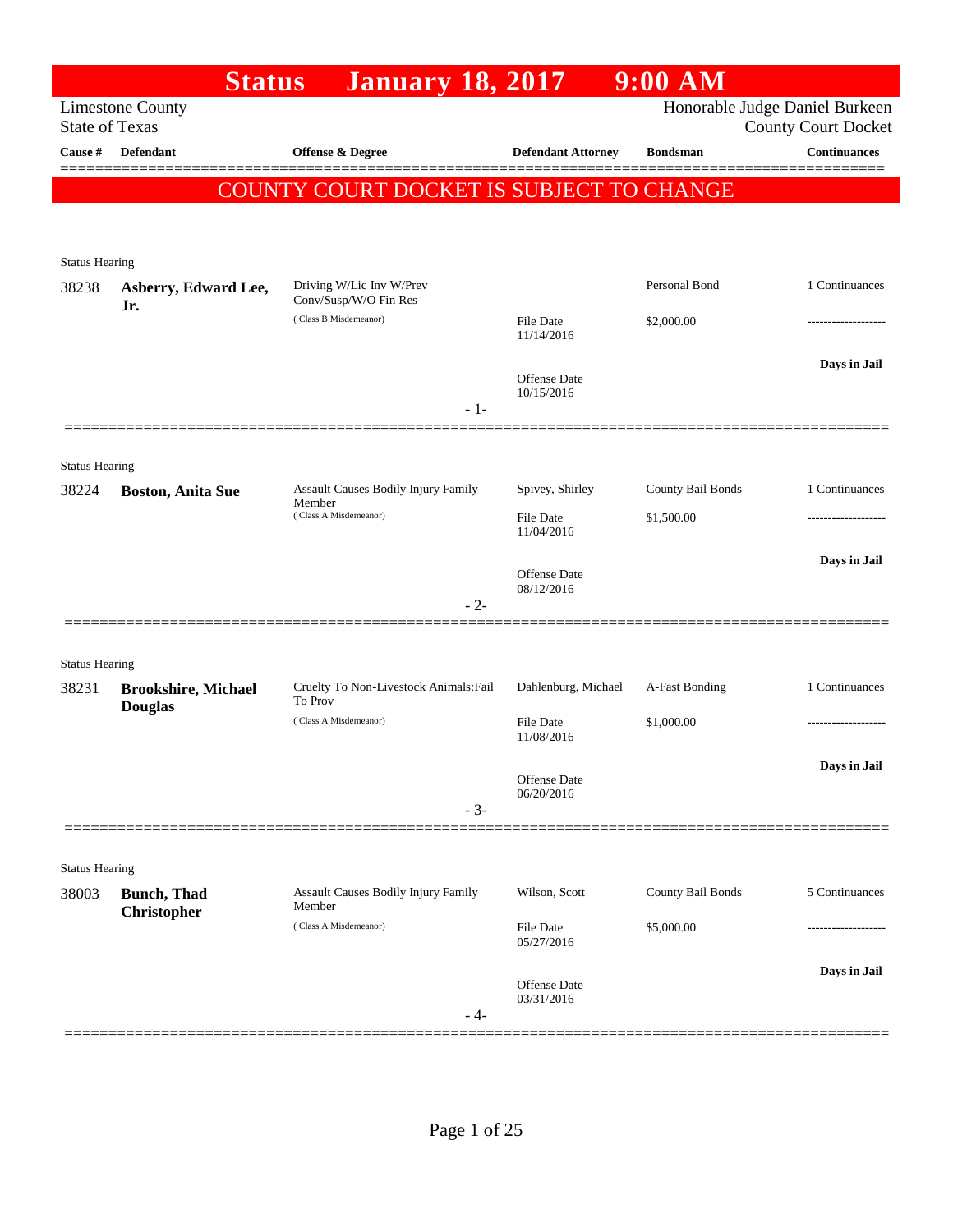|                         | <b>Status</b>                                    | <b>January 18, 2017</b>                            |       |                                   | $9:00$ AM          |                                                              |
|-------------------------|--------------------------------------------------|----------------------------------------------------|-------|-----------------------------------|--------------------|--------------------------------------------------------------|
|                         | <b>Limestone County</b><br><b>State of Texas</b> |                                                    |       |                                   |                    | Honorable Judge Daniel Burkeen<br><b>County Court Docket</b> |
| Cause #                 | <b>Defendant</b>                                 | Offense & Degree                                   |       | <b>Defendant Attorney</b>         | <b>Bondsman</b>    | <b>Continuances</b>                                          |
|                         |                                                  | COUNTY COURT DOCKET IS SUBJECT TO CHANGE           |       |                                   |                    |                                                              |
|                         |                                                  |                                                    |       |                                   |                    |                                                              |
| <b>Review Hearing</b>   |                                                  |                                                    |       |                                   |                    |                                                              |
| 38099                   | <b>Childs, Raymond</b>                           | Criminal Trespass                                  |       | Reed, Justin                      | Personal Bond      | 3 Continuances                                               |
|                         | <b>Demon</b>                                     | (Class B Misdemeanor)                              |       | <b>File Date</b><br>08/03/2016    | \$2,000.00         |                                                              |
|                         |                                                  |                                                    |       | Offense Date<br>07/02/2016        |                    | Days in Jail                                                 |
|                         |                                                  |                                                    | $-5-$ |                                   |                    |                                                              |
| <b>Status Hearing</b>   |                                                  |                                                    |       |                                   |                    |                                                              |
| 38210                   | Christian, Samantha                              | Poss Marij <2oz                                    |       | Latray, Michelle J.               | Christian Samantha | 3 Continuances                                               |
|                         | Leann                                            | (Class B Misdemeanor)                              |       | <b>File Date</b><br>10/20/2016    | \$1,500.00         |                                                              |
|                         |                                                  |                                                    |       | Offense Date<br>09/23/2016        |                    | Days in Jail                                                 |
|                         | =================                                |                                                    | $-6-$ |                                   |                    |                                                              |
|                         |                                                  |                                                    |       |                                   |                    |                                                              |
| Review Hearing<br>37857 | <b>Cooper, Charles Earl</b>                      | Poss Marij <2oz                                    |       |                                   |                    | 7 Continuances                                               |
|                         |                                                  | (Class B Misdemeanor)                              |       | File Date<br>03/15/2016           |                    |                                                              |
|                         |                                                  |                                                    |       | Offense Date                      |                    | Days in Jail                                                 |
|                         |                                                  |                                                    | $-7-$ | 02/12/2016                        |                    |                                                              |
|                         |                                                  |                                                    |       |                                   |                    |                                                              |
| Review Hearing          |                                                  |                                                    |       |                                   |                    |                                                              |
| 37858                   | <b>Cooper, Charles Earl</b>                      | Driving While Intoxicated<br>(Class B Misdemeanor) |       | <b>File Date</b>                  |                    | 7 Continuances<br>-------------------                        |
|                         |                                                  |                                                    |       | 03/15/2016                        |                    |                                                              |
|                         |                                                  |                                                    | $-8-$ | <b>Offense Date</b><br>02/12/2016 |                    | Days in Jail                                                 |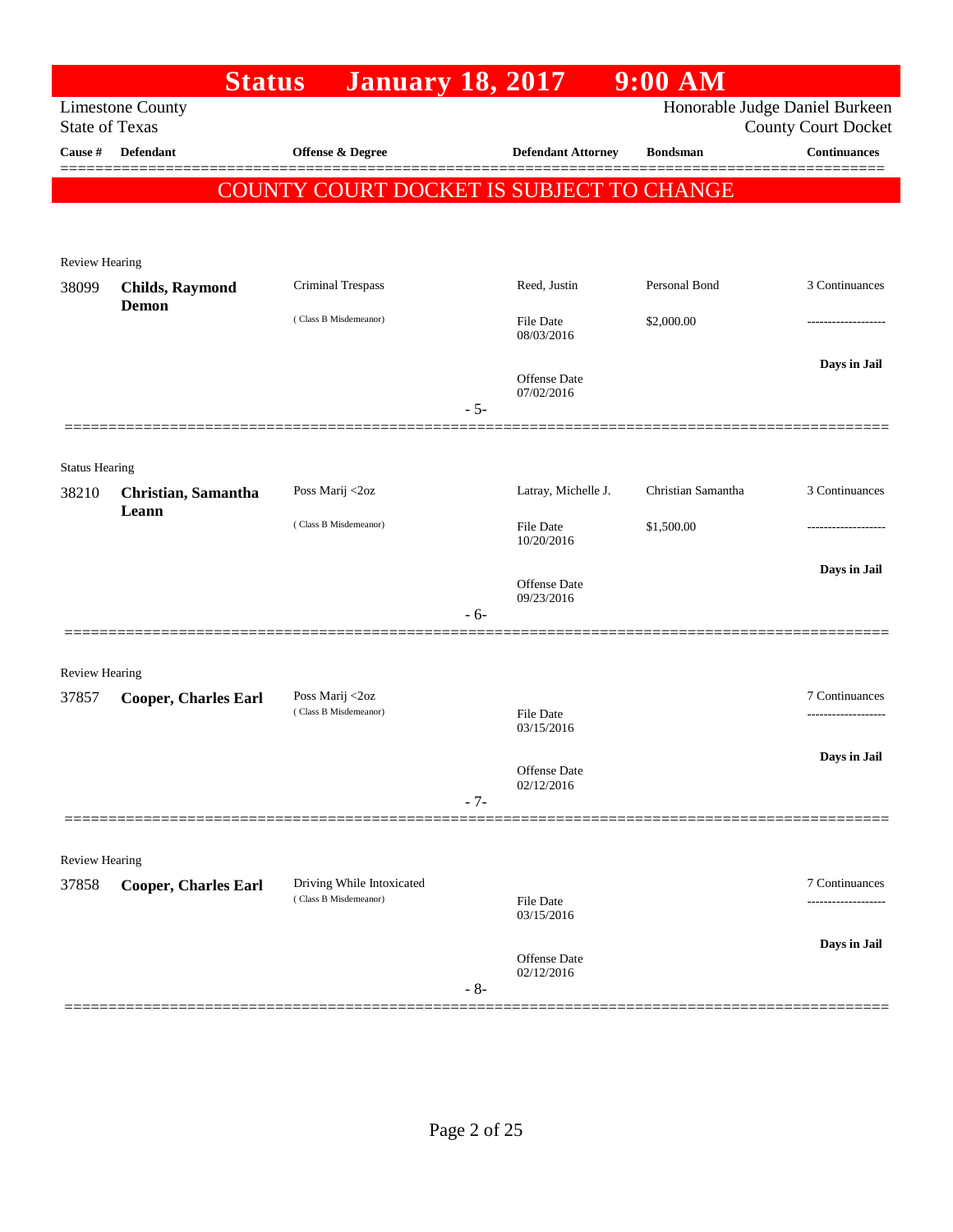|                       | <b>Status</b>                  | <b>January 18, 2017</b>                         |                                   | $9:00$ AM       |                                                              |
|-----------------------|--------------------------------|-------------------------------------------------|-----------------------------------|-----------------|--------------------------------------------------------------|
| <b>State of Texas</b> | <b>Limestone County</b>        |                                                 |                                   |                 | Honorable Judge Daniel Burkeen<br><b>County Court Docket</b> |
| Cause #               | <b>Defendant</b>               | <b>Offense &amp; Degree</b>                     | <b>Defendant Attorney</b>         | <b>Bondsman</b> | <b>Continuances</b>                                          |
|                       |                                | <b>COUNTY COURT DOCKET IS SUBJECT TO CHANGE</b> |                                   |                 |                                                              |
|                       |                                |                                                 |                                   |                 |                                                              |
| Review Hearing        | <b>Cooper, Charles Earl</b>    | Duty On Striking Fixture/Hwy                    |                                   |                 | 7 Continuances                                               |
| 37859                 |                                | Landscape $>=$ \$200<br>(Class B Misdemeanor)   | <b>File Date</b><br>03/15/2016    |                 |                                                              |
|                       |                                | $-9-$                                           | <b>Offense Date</b><br>02/12/2016 |                 | Days in Jail                                                 |
|                       |                                |                                                 |                                   |                 |                                                              |
| Review Hearing        |                                |                                                 |                                   |                 |                                                              |
| 37191                 | Crabb, Pete Douglas,<br>Jr.    | Assault Causes Bodily Injury Family<br>Violence | Reed, Bobby                       | Reed, Bobby     | 5 Continuances                                               |
|                       |                                | (Class A Misdemeanor)                           | <b>File Date</b><br>10/17/2014    | \$3,000.00      |                                                              |
|                       |                                |                                                 | <b>Offense Date</b><br>09/21/2014 |                 | Days in Jail                                                 |
|                       |                                | $-10-$                                          |                                   |                 |                                                              |
| Review Hearing        |                                |                                                 |                                   |                 |                                                              |
| 37192                 | Crabb, Pete Douglas,           | Theft Prop>=\$500<\$1,500                       | Reed, Bobby                       | Reed, Bobby     | 5 Continuances                                               |
|                       | Jr.                            | (Class A Misdemeanor)                           | <b>File Date</b><br>10/17/2014    | \$3,000.00      |                                                              |
|                       |                                | $-11-$                                          | Offense Date<br>09/21/2014        |                 | Days in Jail                                                 |
|                       |                                |                                                 |                                   |                 |                                                              |
| <b>Status Hearing</b> |                                |                                                 |                                   |                 |                                                              |
| 38232                 | Dabney, Bobby<br><b>Dwayne</b> | Theft Prop >=\$100<\$750                        |                                   | Personal Bond   | 1 Continuances                                               |
|                       |                                | (Class B Misdemeanor)                           | <b>File Date</b><br>11/08/2016    | \$1,000.00      |                                                              |
|                       |                                | $-12-$                                          | Offense Date<br>09/20/2016        |                 | Days in Jail                                                 |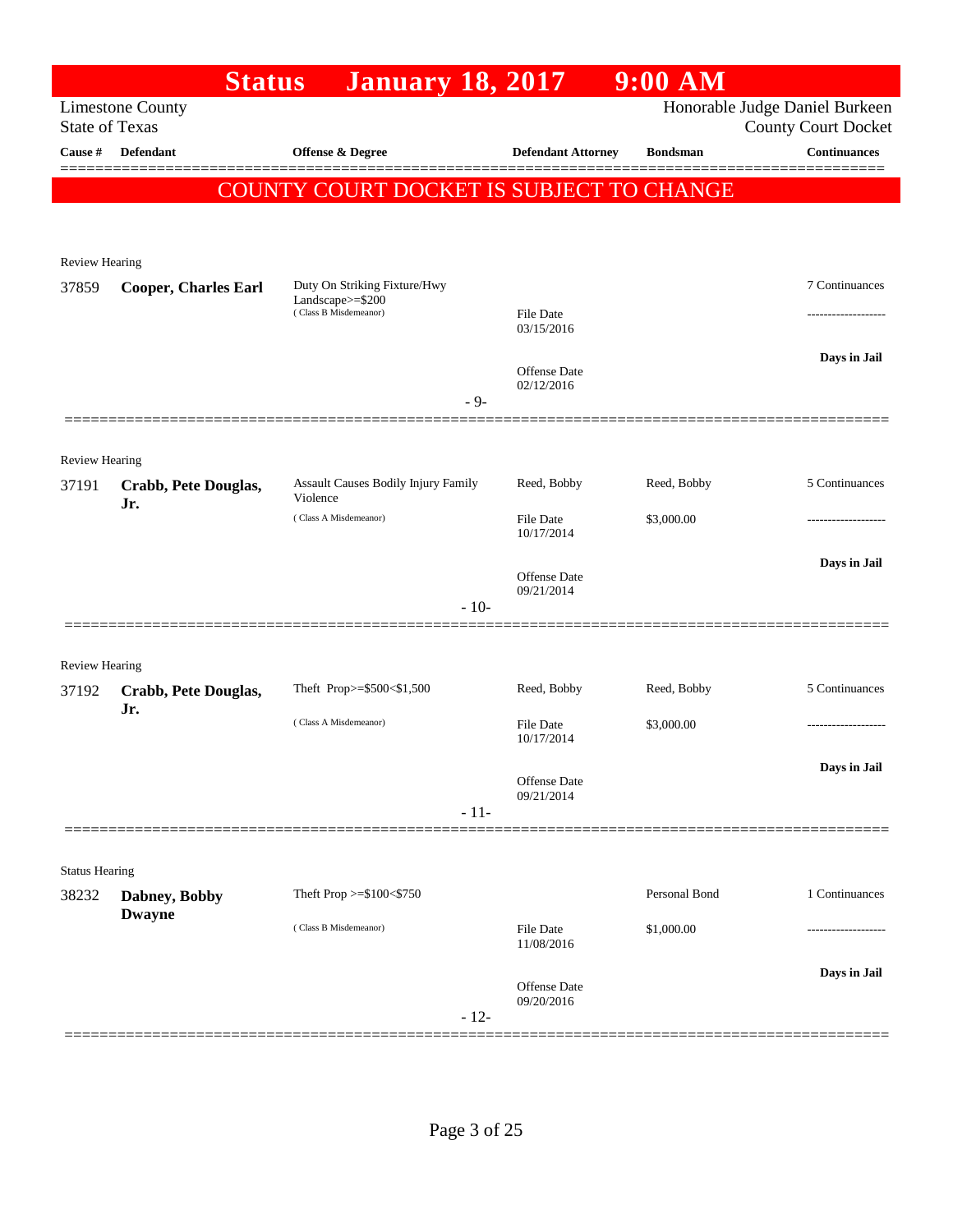|                       | <b>Status</b>               | <b>January 18, 2017</b>                  |                                |                                            | $9:00$ AM                       |                                                              |
|-----------------------|-----------------------------|------------------------------------------|--------------------------------|--------------------------------------------|---------------------------------|--------------------------------------------------------------|
| <b>State of Texas</b> | <b>Limestone County</b>     |                                          |                                |                                            |                                 | Honorable Judge Daniel Burkeen<br><b>County Court Docket</b> |
| Cause #               | Defendant                   | <b>Offense &amp; Degree</b>              |                                | <b>Defendant Attorney</b>                  | <b>Bondsman</b>                 | <b>Continuances</b>                                          |
|                       |                             | COUNTY COURT DOCKET IS SUBJECT TO CHANGE |                                |                                            |                                 |                                                              |
|                       |                             |                                          |                                |                                            |                                 |                                                              |
| <b>Review Hearing</b> |                             |                                          |                                |                                            |                                 |                                                              |
| 36943                 | Davila, Daniel Salazar      | Driving While Intoxicated 2nd            |                                |                                            |                                 | 14 Continuances                                              |
|                       |                             | (Class A Misdemeanor)                    |                                | File Date<br>05/06/2014                    |                                 | .                                                            |
|                       |                             |                                          |                                | Offense Date                               |                                 | Days in Jail                                                 |
|                       |                             |                                          | $-13-$                         | 04/06/2014                                 |                                 |                                                              |
|                       |                             |                                          |                                |                                            |                                 |                                                              |
| Plea Hearing          |                             |                                          |                                |                                            |                                 |                                                              |
| 38061                 | Davis, Dravis Randall       | Assault Causes Bodily Injury Family      |                                | Reed, Benjie                               | Reed, Benjie                    | 4 Continuances                                               |
|                       |                             | Member<br>(Class A Misdemeanor)          | <b>File Date</b><br>07/01/2016 | \$3,000.00                                 |                                 |                                                              |
|                       |                             |                                          |                                |                                            |                                 | Days in Jail                                                 |
|                       |                             |                                          |                                | Offense Date<br>06/01/2016                 |                                 |                                                              |
|                       |                             |                                          | $-14-$                         |                                            |                                 |                                                              |
|                       |                             |                                          |                                |                                            |                                 |                                                              |
| <b>Status Hearing</b> |                             |                                          |                                |                                            |                                 |                                                              |
| 38149                 | Delacruz, Raul, Jr.         | Poss Marij <2oz<br>(Class B Misdemeanor) |                                | Spivey, Shirley<br>File Date<br>08/23/2016 | County Bail Bonds<br>\$2,000.00 | 2 Continuances<br>-------------------                        |
|                       |                             |                                          |                                |                                            |                                 | Days in Jail                                                 |
|                       |                             |                                          |                                | <b>Offense Date</b><br>07/19/2016          |                                 |                                                              |
|                       |                             |                                          | $-15-$                         |                                            |                                 |                                                              |
|                       |                             |                                          |                                |                                            |                                 |                                                              |
| <b>Status Hearing</b> |                             | Driving While Intoxicated 2nd            |                                | Moore, David E.                            | King Bail Bonds                 | 2 Continuances                                               |
| 37732                 | <b>English, Jody Robert</b> | (Class A Misdemeanor)                    |                                | File Date<br>12/08/2015                    | \$2,500.00                      | .                                                            |
|                       |                             |                                          |                                |                                            |                                 | Days in Jail                                                 |
|                       |                             |                                          | $-16-$                         | Offense Date<br>08/09/2015                 |                                 |                                                              |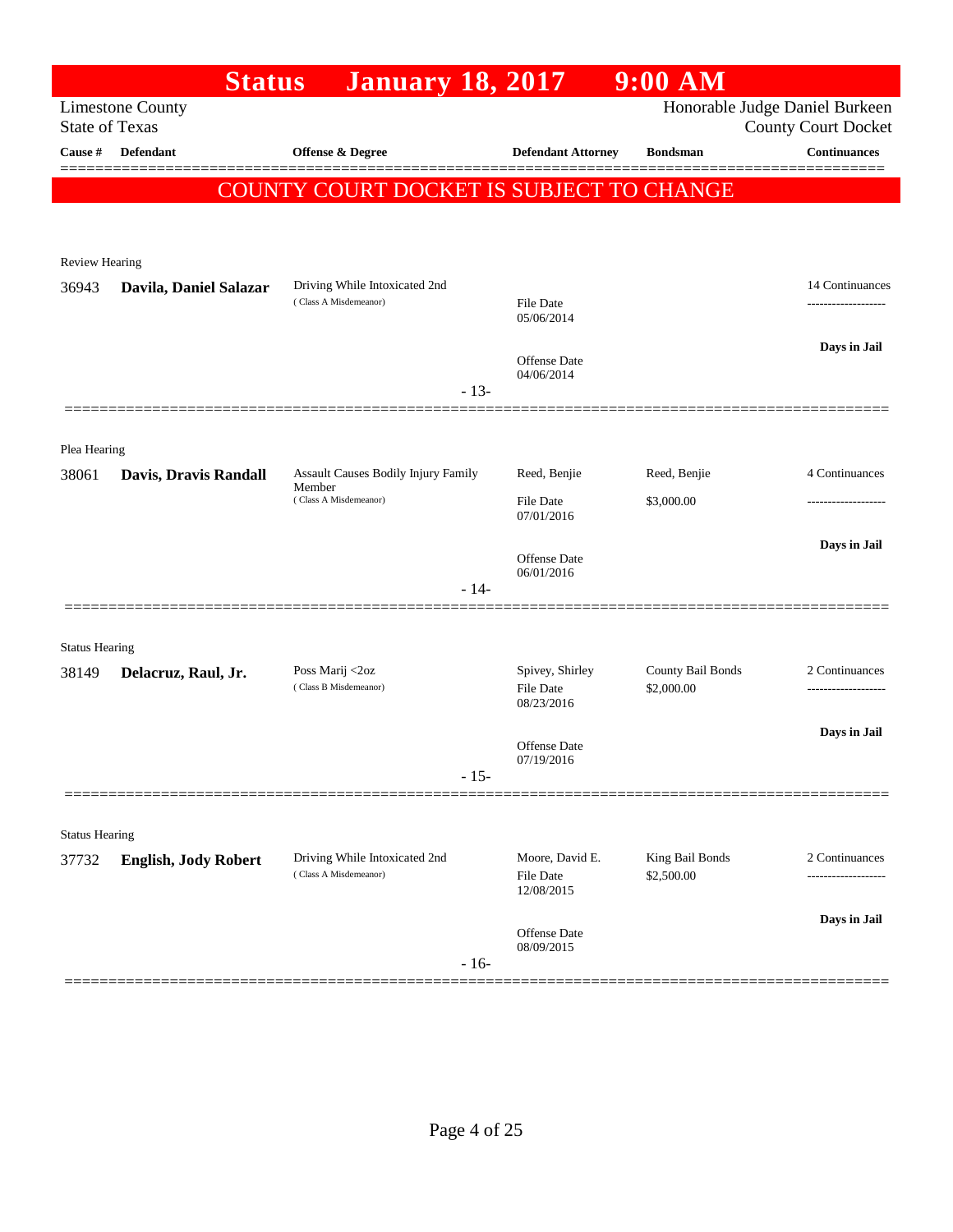|                                | <b>Status</b>                 | <b>January 18, 2017</b>                                       |                                                       | $9:00$ AM         |                                                              |
|--------------------------------|-------------------------------|---------------------------------------------------------------|-------------------------------------------------------|-------------------|--------------------------------------------------------------|
| <b>State of Texas</b>          | <b>Limestone County</b>       |                                                               |                                                       |                   | Honorable Judge Daniel Burkeen<br><b>County Court Docket</b> |
| Cause #                        | <b>Defendant</b>              | Offense & Degree                                              | <b>Defendant Attorney</b>                             | <b>Bondsman</b>   | <b>Continuances</b>                                          |
|                                |                               | <b>COUNTY COURT DOCKET IS SUBJECT TO CHANGE</b>               |                                                       |                   |                                                              |
|                                |                               |                                                               |                                                       |                   |                                                              |
| <b>Review Hearing</b>          |                               |                                                               |                                                       |                   |                                                              |
| 38118                          | <b>Erler, Holly Elizabeth</b> | Poss Marij <2oz                                               | Moore, David E.                                       | County Bail Bonds | 4 Continuances                                               |
|                                |                               | (Class B Misdemeanor)                                         | File Date<br>08/16/2016                               | \$2,000.00        |                                                              |
|                                |                               |                                                               | Offense Date<br>04/16/2016                            |                   | Days in Jail                                                 |
|                                |                               | $-17-$                                                        |                                                       |                   |                                                              |
|                                |                               |                                                               |                                                       |                   |                                                              |
| <b>Status Hearing</b><br>38233 | Freeman, Jerry Lynn           | Assault Causes Bodily Injury Family                           | Reed, Benjie                                          | Reed, Benjie      | 1 Continuances                                               |
|                                |                               | Member<br>(Class A Misdemeanor)                               | <b>File Date</b>                                      | \$3,000.00        | -----------------                                            |
|                                |                               |                                                               | 11/08/2016                                            |                   |                                                              |
|                                |                               |                                                               | <b>Offense</b> Date                                   |                   | Days in Jail                                                 |
|                                |                               | $-18-$                                                        | 08/27/2016                                            |                   |                                                              |
|                                |                               |                                                               |                                                       |                   |                                                              |
| Review Hearing                 |                               |                                                               |                                                       |                   |                                                              |
| 37818                          | Garay, Freddy                 | Assault Cause Bodily Inj. Fam Member<br>(Class A Misdemeanor) | Latray, Michelle J.<br><b>File Date</b><br>02/18/2016 |                   | 6 Continuances                                               |
|                                |                               |                                                               | Offense Date                                          |                   | <b>120 Days in Jail</b>                                      |
|                                |                               | $-19-$                                                        | 06/07/2015                                            |                   |                                                              |
|                                |                               |                                                               |                                                       |                   |                                                              |
| Review Hearing                 |                               |                                                               |                                                       |                   |                                                              |
| 37819                          | Garay, Freddy                 | Resist Arrest Search Or Transport<br>(Class A Misdemeanor)    | Latray, Michelle J.<br><b>File Date</b><br>02/18/2016 |                   | 6 Continuances<br>                                           |
|                                |                               |                                                               | <b>Offense Date</b>                                   |                   | 120 Days in Jail                                             |
|                                |                               | $-20-$                                                        | 12/03/2015                                            |                   |                                                              |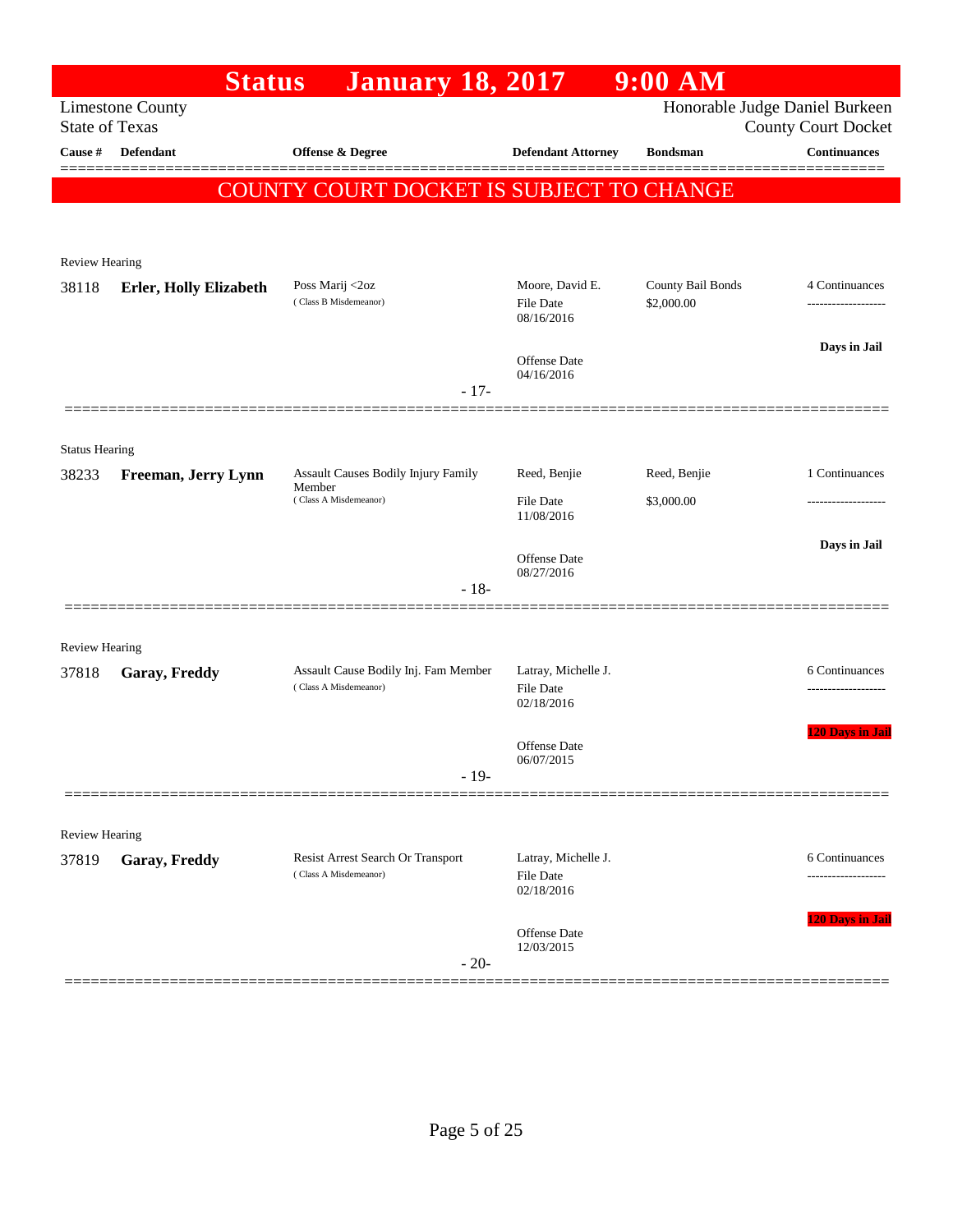|                       |                                           | <b>Status</b> | <b>January 18, 2017</b>                            |        |                                                       | $9:00$ AM         |                                                              |
|-----------------------|-------------------------------------------|---------------|----------------------------------------------------|--------|-------------------------------------------------------|-------------------|--------------------------------------------------------------|
| <b>State of Texas</b> | <b>Limestone County</b>                   |               |                                                    |        |                                                       |                   | Honorable Judge Daniel Burkeen<br><b>County Court Docket</b> |
| Cause #               | Defendant                                 |               | Offense & Degree                                   |        | <b>Defendant Attorney</b>                             | <b>Bondsman</b>   | <b>Continuances</b><br>======                                |
|                       |                                           |               | COUNTY COURT DOCKET IS SUBJECT TO CHANGE           |        |                                                       |                   |                                                              |
|                       |                                           |               |                                                    |        |                                                       |                   |                                                              |
| <b>Review Hearing</b> |                                           |               |                                                    |        |                                                       |                   |                                                              |
| 37820                 | Garay, Freddy                             |               | Poss Marij <2oz<br>(Class B Misdemeanor)           |        | Latray, Michelle J.<br><b>File Date</b><br>02/18/2016 |                   | 6 Continuances                                               |
|                       |                                           |               |                                                    | $-21-$ | <b>Offense Date</b><br>12/03/2015                     |                   | <b>120 Days in Jail</b>                                      |
|                       |                                           |               |                                                    |        |                                                       |                   |                                                              |
| <b>Review Hearing</b> |                                           |               |                                                    |        |                                                       |                   |                                                              |
| 37842                 | Garay, Freddy                             |               | Assault Cause Bodily Inj.<br>(Class A Misdemeanor) |        | Latray, Michelle J.<br><b>File Date</b><br>02/25/2016 |                   | 7 Continuances<br>.                                          |
|                       |                                           |               |                                                    |        |                                                       |                   | <b>120 Days in Jail</b>                                      |
|                       |                                           |               |                                                    |        | Offense Date<br>06/19/2015                            |                   |                                                              |
|                       |                                           |               |                                                    | $-22-$ |                                                       |                   |                                                              |
| <b>Status Hearing</b> |                                           |               |                                                    |        |                                                       |                   |                                                              |
| 38081                 | <b>Gonzalez, Emmanuel</b>                 |               | Driving While Intoxicated                          |        | Reed, Stephen M.                                      | County Bail Bonds | 4 Continuances                                               |
|                       | <b>Silva</b>                              |               | (Class B Misdemeanor)                              |        | <b>File Date</b><br>07/21/2016                        | \$2,000.00        |                                                              |
|                       |                                           |               |                                                    |        | <b>Offense</b> Date                                   |                   | Days in Jail                                                 |
|                       |                                           |               |                                                    | $-23-$ | 05/15/2016                                            |                   |                                                              |
|                       |                                           |               |                                                    |        |                                                       |                   |                                                              |
| <b>Status Hearing</b> |                                           |               |                                                    |        |                                                       |                   |                                                              |
| 38191                 | <b>Gonzalez, Emmanuel</b><br><b>Silva</b> |               | Assault Cause Bodily Inj.                          |        | Reed, Stephen M.                                      | County Bail Bonds | 2 Continuances                                               |
|                       |                                           |               | (Class A Misdemeanor)                              |        | File Date<br>10/07/2016                               | \$5,000.00        |                                                              |
|                       |                                           |               |                                                    |        |                                                       |                   | Days in Jail                                                 |
|                       |                                           |               |                                                    | $-24-$ | Offense Date<br>05/15/2016                            |                   |                                                              |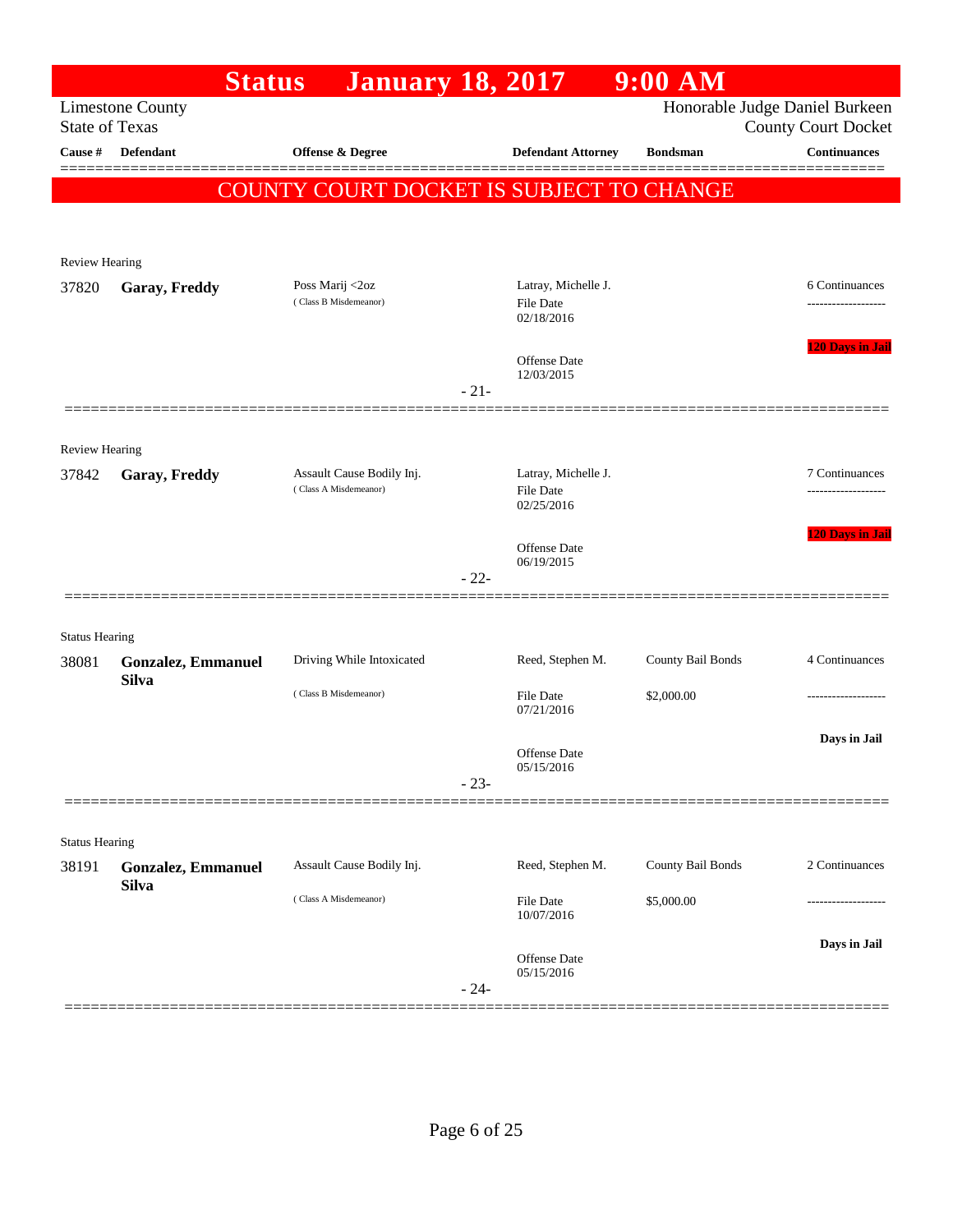|                       | <b>Status</b>                                    | <b>January 18, 2017</b>                                  |                                   | $9:00$ AM                 |                                                              |
|-----------------------|--------------------------------------------------|----------------------------------------------------------|-----------------------------------|---------------------------|--------------------------------------------------------------|
|                       | <b>Limestone County</b><br><b>State of Texas</b> |                                                          |                                   |                           | Honorable Judge Daniel Burkeen<br><b>County Court Docket</b> |
| Cause #               | <b>Defendant</b>                                 | Offense & Degree                                         | <b>Defendant Attorney</b>         | <b>Bondsman</b>           | <b>Continuances</b>                                          |
|                       |                                                  | COUNTY COURT DOCKET IS SUBJECT TO CHANGE                 |                                   |                           |                                                              |
|                       |                                                  |                                                          |                                   |                           |                                                              |
| <b>Status Hearing</b> |                                                  |                                                          |                                   |                           |                                                              |
| 38192                 | <b>Gonzalez, Emmanuel</b>                        | Assault Cause Bodily Inj.                                | Reed, Stephen M.                  | County Bail Bonds         | 2 Continuances                                               |
|                       | <b>Silva</b>                                     | (Class A Misdemeanor)                                    | File Date<br>10/07/2016           | \$5,000.00                | .                                                            |
|                       |                                                  |                                                          | <b>Offense Date</b><br>05/15/2016 |                           | Days in Jail                                                 |
|                       |                                                  | $-25-$                                                   |                                   |                           |                                                              |
| Plea Hearing          |                                                  |                                                          |                                   |                           |                                                              |
| 38019                 | <b>Green, Jessie Ray</b>                         | Theft Prop $>= $100 < $750$<br>(Class B Misdemeanor)     | Reed, Benjie                      | Reed, Benjie              | 5 Continuances                                               |
|                       |                                                  |                                                          | <b>File Date</b><br>05/27/2016    | \$1,000.00                |                                                              |
|                       |                                                  |                                                          | <b>Offense Date</b>               |                           | Days in Jail                                                 |
|                       |                                                  | $-26-$                                                   | 04/08/2016                        |                           |                                                              |
|                       |                                                  |                                                          |                                   |                           |                                                              |
| <b>Review Hearing</b> |                                                  | Driving W/Lic Inv W/Prev                                 |                                   | Personal Bond             | 18 Continuances                                              |
| 36445                 | <b>Gude, Broderick Deon</b>                      | Conv/Susp/W/O Fin Res<br>(Class B Misdemeanor)           | <b>File Date</b>                  | \$2,000.00                |                                                              |
|                       |                                                  |                                                          | 06/25/2013                        |                           |                                                              |
|                       |                                                  |                                                          | Offense Date<br>06/13/2013        |                           | Days in Jail                                                 |
|                       |                                                  | $-27-$                                                   |                                   |                           |                                                              |
| <b>Review Hearing</b> |                                                  |                                                          |                                   |                           |                                                              |
| 36569                 | <b>Gude, Broderick Deon</b>                      | Bail Jumping And Fail To Appear<br>(Class A Misdemeanor) | File Date<br>09/27/2013           | Reed, Bobby<br>\$2,000.00 | 18 Continuances<br>-----------------                         |
|                       |                                                  |                                                          |                                   |                           | Days in Jail                                                 |
|                       |                                                  | $-28-$                                                   | Offense Date<br>09/18/2013        |                           |                                                              |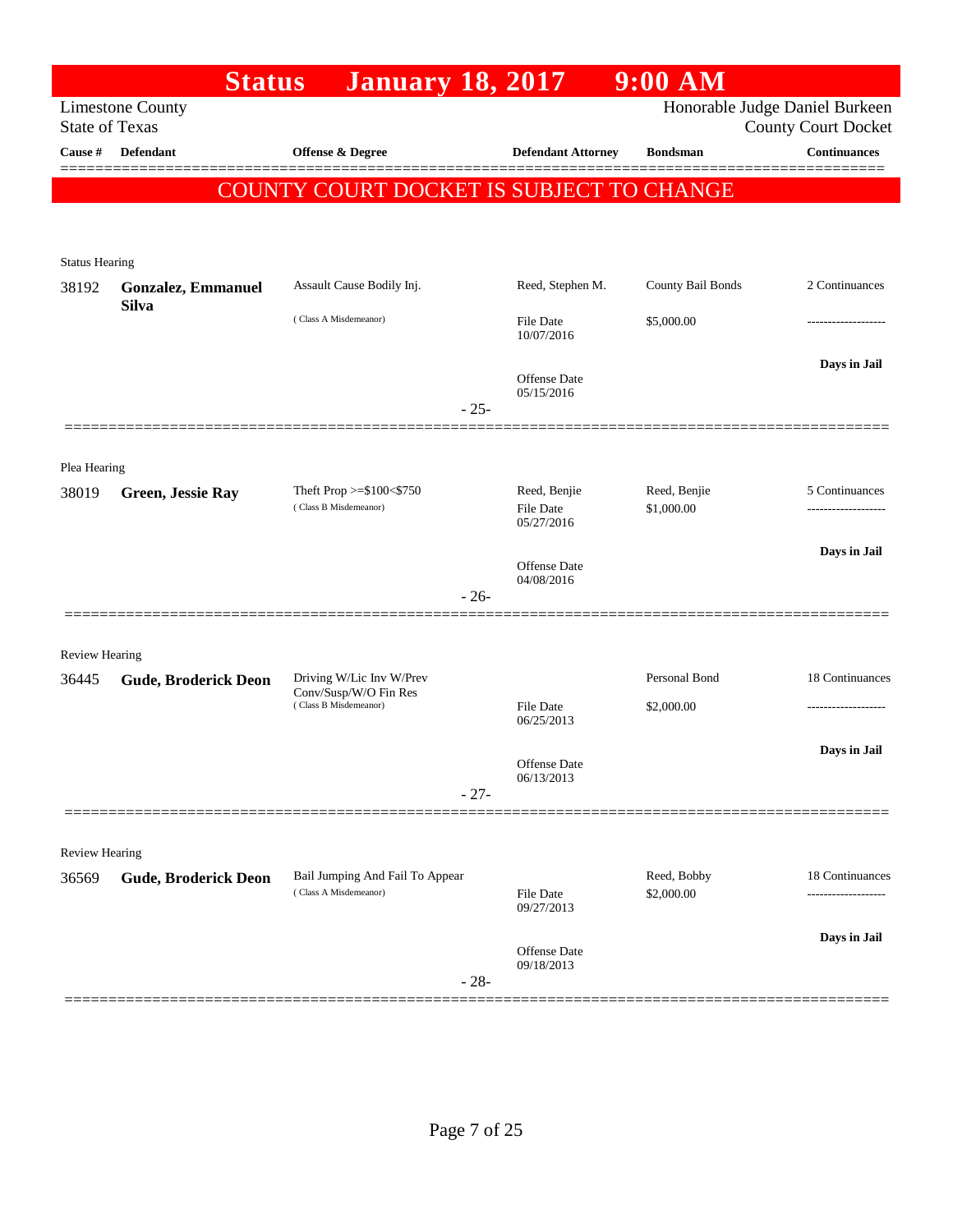|                                | <b>Status</b>                       | <b>January 18, 2017</b>                        |                                | $9:00$ AM         |                                                              |
|--------------------------------|-------------------------------------|------------------------------------------------|--------------------------------|-------------------|--------------------------------------------------------------|
| <b>State of Texas</b>          | <b>Limestone County</b>             |                                                |                                |                   | Honorable Judge Daniel Burkeen<br><b>County Court Docket</b> |
| Cause #                        | <b>Defendant</b>                    | <b>Offense &amp; Degree</b>                    | <b>Defendant Attorney</b>      | <b>Bondsman</b>   | <b>Continuances</b>                                          |
|                                |                                     | COUNTY COURT DOCKET IS SUBJECT TO CHANGE       |                                |                   |                                                              |
|                                |                                     |                                                |                                |                   |                                                              |
|                                |                                     |                                                |                                |                   |                                                              |
| <b>Status Hearing</b><br>38212 | Hahn, Henry Adolph                  | Terroristic Threat Causes Of Fear              | Dahlenburg, Michael            | County Bail Bonds | 2 Continuances                                               |
|                                |                                     | <b>Imminet SBI</b><br>(Class B Misdemeanor)    | <b>File Date</b>               | \$5,000.00        | .                                                            |
|                                |                                     |                                                | 10/20/2016                     |                   |                                                              |
|                                |                                     |                                                | Offense Date                   |                   | Days in Jail                                                 |
|                                |                                     | $-29-$                                         | 09/10/2016                     |                   |                                                              |
|                                |                                     |                                                |                                |                   |                                                              |
| <b>Status Hearing</b>          |                                     |                                                |                                |                   |                                                              |
| 38157                          | Hardaway, Ocie Ozark                | Interfer W/Emergency Req For<br>Assistance     | Reed, Benjie                   | Reed, Benjie      | 3 Continuances                                               |
|                                |                                     | (Class A Misdemeanor)                          | <b>File Date</b><br>08/30/2016 | \$2,000.00        |                                                              |
|                                |                                     |                                                |                                |                   | Days in Jail                                                 |
|                                |                                     |                                                | Offense Date<br>07/07/2016     |                   |                                                              |
|                                |                                     | $-30-$                                         |                                |                   |                                                              |
|                                |                                     |                                                |                                |                   |                                                              |
| <b>Review Hearing</b>          |                                     | Theft Prop >=\$100<\$750                       |                                | County Bail Bonds | 1 Continuances                                               |
| 38028                          | Harris, Cassidy<br><b>Elizabeth</b> |                                                |                                |                   |                                                              |
|                                |                                     | (Class B Misdemeanor)                          | <b>File Date</b><br>06/01/2016 | \$2,000.00        |                                                              |
|                                |                                     |                                                |                                |                   | Days in Jail                                                 |
|                                |                                     |                                                | Offense Date<br>04/01/2016     |                   |                                                              |
|                                |                                     | $-31-$                                         |                                |                   |                                                              |
| <b>Status Hearing</b>          |                                     |                                                |                                |                   |                                                              |
| 37841                          | <b>Hill, Demetrian</b>              | Driving W/Lic Inv W/Prev                       | Reed, Bobby                    | Reed, Bobby       | 8 Continuances                                               |
|                                | <b>Cleophus</b>                     | Conv/Susp/W/O Fin Res<br>(Class B Misdemeanor) | <b>File Date</b>               | \$2,000.00        |                                                              |
|                                |                                     |                                                | 02/25/2016                     |                   |                                                              |
|                                |                                     |                                                | Offense Date                   |                   | Days in Jail                                                 |
|                                |                                     | $-32-$                                         | 02/02/2016                     |                   |                                                              |
|                                |                                     |                                                |                                |                   |                                                              |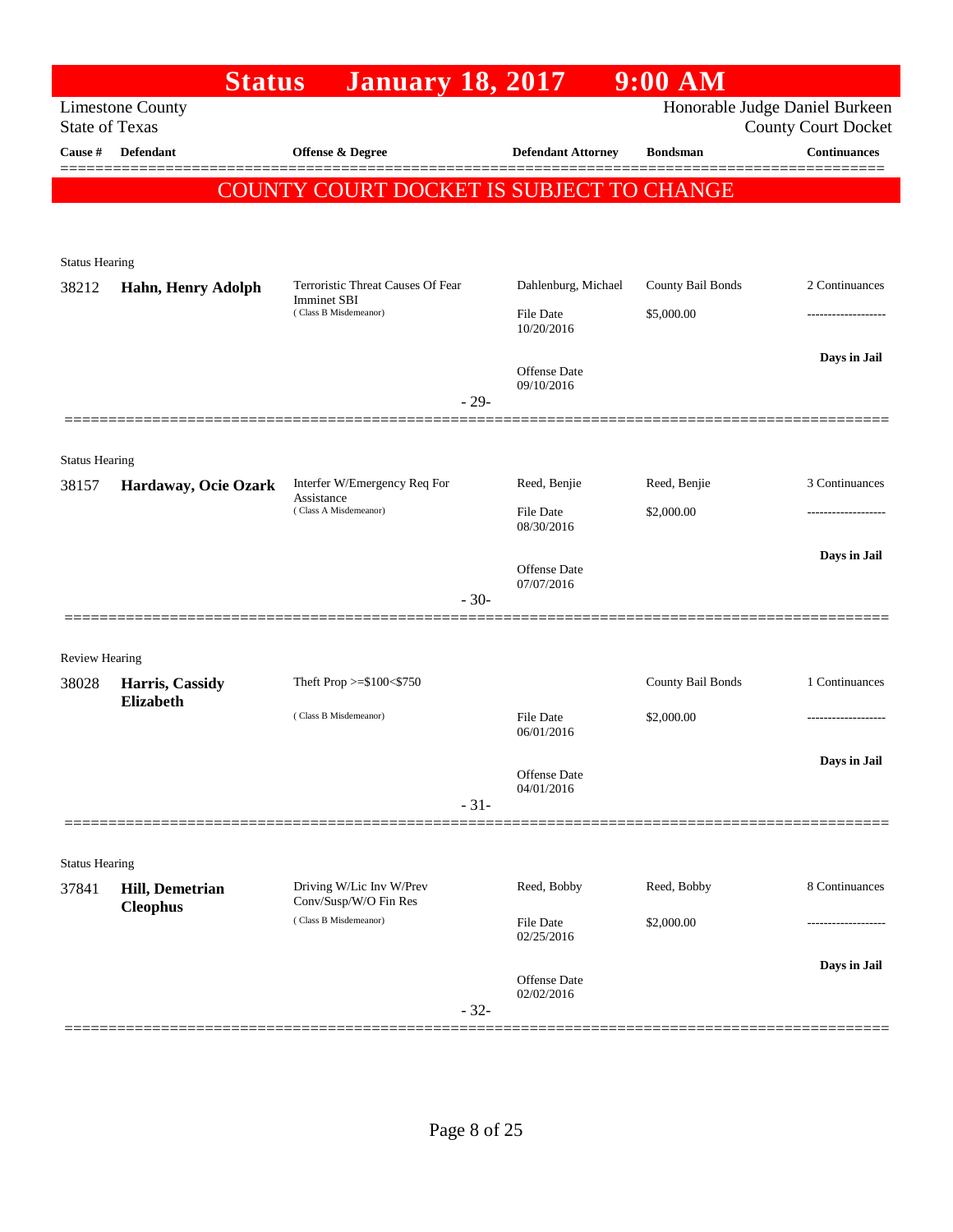|                                | <b>Status</b>            | <b>January 18, 2017</b>                           |        |                                                | $9:00$ AM                  |                                                              |
|--------------------------------|--------------------------|---------------------------------------------------|--------|------------------------------------------------|----------------------------|--------------------------------------------------------------|
| <b>State of Texas</b>          | <b>Limestone County</b>  |                                                   |        |                                                |                            | Honorable Judge Daniel Burkeen<br><b>County Court Docket</b> |
| Cause #                        | <b>Defendant</b>         | <b>Offense &amp; Degree</b>                       |        | <b>Defendant Attorney</b>                      | <b>Bondsman</b>            | <b>Continuances</b>                                          |
|                                |                          | COUNTY COURT DOCKET IS SUBJECT TO CHANGE          |        |                                                |                            |                                                              |
|                                |                          |                                                   |        |                                                |                            |                                                              |
| <b>Status Hearing</b>          |                          |                                                   |        |                                                |                            |                                                              |
| 37774                          | Holder, Brian Keith      | Theft Prop >=\$100<\$750<br>(Class B Misdemeanor) |        | Reed, Benjie<br><b>File Date</b><br>01/12/2016 | Reed, Benjie<br>\$1,500.00 | 9 Continuances                                               |
|                                |                          |                                                   |        | Offense Date<br>11/16/2015                     |                            | Days in Jail                                                 |
|                                |                          |                                                   | $-33-$ |                                                |                            |                                                              |
| <b>Status Hearing</b>          |                          |                                                   |        |                                                |                            |                                                              |
| 38202                          | Horn, Clinton Jarel      | Poss Marij <2oz<br>(Class B Misdemeanor)          |        | <b>File Date</b>                               |                            | 2 Continuances<br>                                           |
|                                |                          |                                                   |        | 10/20/2016                                     |                            |                                                              |
|                                |                          |                                                   |        | Offense Date<br>09/10/2016                     |                            | Days in Jail                                                 |
|                                |                          |                                                   | $-34-$ |                                                |                            |                                                              |
|                                |                          |                                                   |        |                                                |                            |                                                              |
| <b>Status Hearing</b><br>38236 | <b>Johnson</b> , Charles | Resist Arrest Search Or Transport                 |        |                                                | Personal Bond              | 1 Continuances                                               |
|                                | <b>Alexander</b>         | (Class A Misdemeanor)                             |        | <b>File Date</b><br>11/14/2016                 | \$3,000.00                 |                                                              |
|                                |                          |                                                   |        | Offense Date<br>10/10/2016                     |                            | Days in Jail                                                 |
|                                |                          |                                                   | $-35-$ |                                                |                            |                                                              |
| <b>Status Hearing</b>          |                          |                                                   |        |                                                |                            |                                                              |
| 38126                          | Johnson, Shermain        | Assault Cause Bodily Inj.                         |        | Reed, Stephen M.                               | Personal Bond              | 3 Continuances                                               |
|                                | <b>Montrice</b>          | (Class A Misdemeanor)                             |        | <b>File Date</b><br>08/16/2016                 | \$1,000.00                 |                                                              |
|                                |                          |                                                   | $-36-$ | Offense Date<br>03/27/2016                     |                            | Days in Jail                                                 |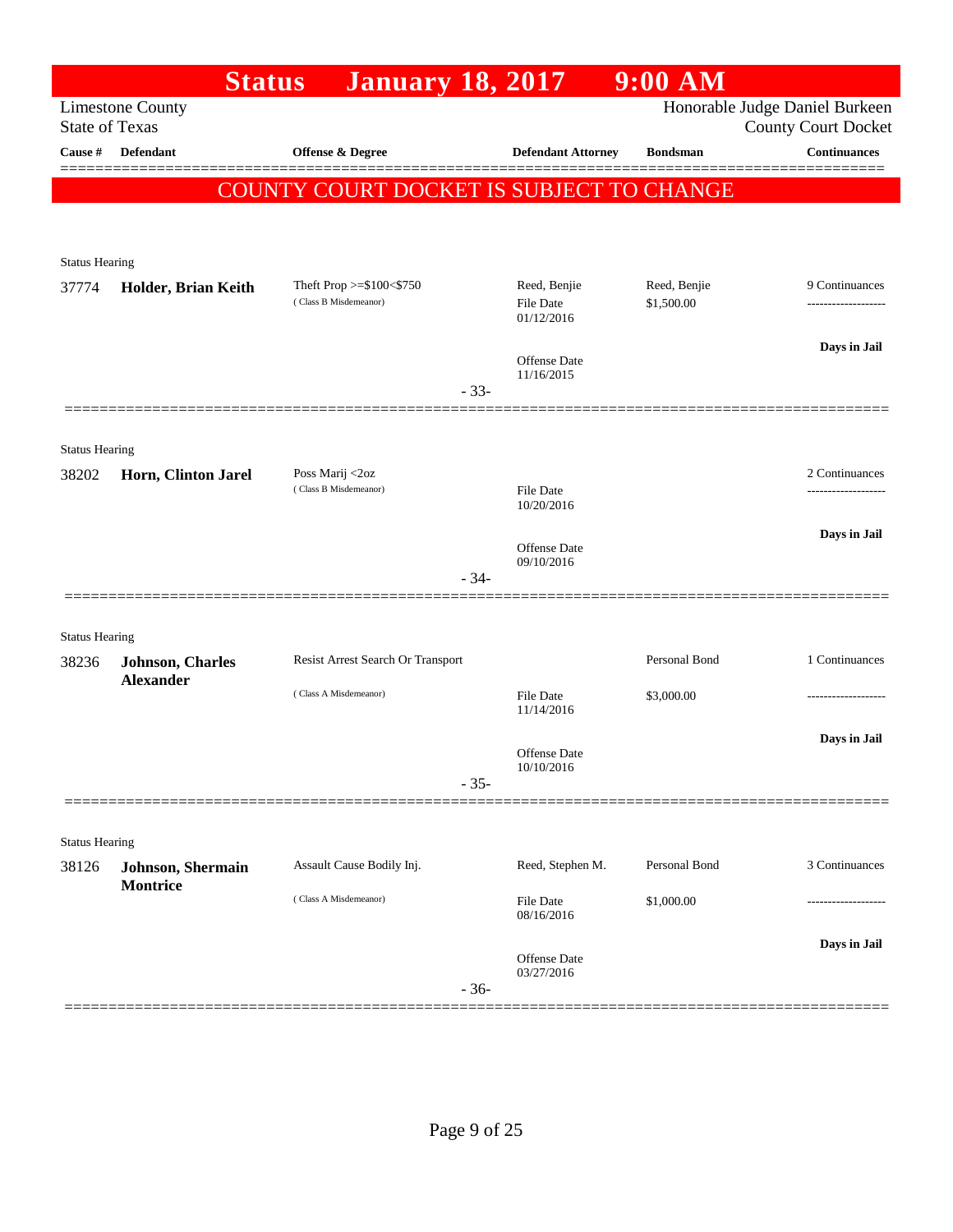|                       | <b>Status</b>                        | <b>January 18, 2017</b>                                  |                                                       | $9:00$ AM                                |                                                              |
|-----------------------|--------------------------------------|----------------------------------------------------------|-------------------------------------------------------|------------------------------------------|--------------------------------------------------------------|
| <b>State of Texas</b> | <b>Limestone County</b>              |                                                          |                                                       |                                          | Honorable Judge Daniel Burkeen<br><b>County Court Docket</b> |
| Cause #               | Defendant                            | Offense & Degree                                         | <b>Defendant Attorney</b>                             | <b>Bondsman</b>                          | <b>Continuances</b>                                          |
|                       |                                      | COUNTY COURT DOCKET IS SUBJECT TO CHANGE                 |                                                       |                                          |                                                              |
|                       |                                      |                                                          |                                                       |                                          |                                                              |
| <b>Status Hearing</b> |                                      |                                                          |                                                       |                                          |                                                              |
| 38127                 | Johnson, Shermain<br><b>Montrice</b> | Crim Trespass<br>Habit/Superfund/Infrastruction          | Reed, Stephen M.                                      | Personal Bond                            | 3 Continuances                                               |
|                       |                                      | (Class A Misdemeanor)                                    | File Date<br>08/16/2016                               | \$1,000.00                               |                                                              |
|                       |                                      | $-37-$                                                   | Offense Date<br>03/27/2016                            |                                          | Days in Jail                                                 |
|                       |                                      |                                                          |                                                       |                                          |                                                              |
| <b>Status Hearing</b> |                                      |                                                          |                                                       |                                          |                                                              |
| 38101                 | Kee, Joel William                    | Poss Marij <2oz<br>(Class B Misdemeanor)                 | Dahlenburg, Michael<br><b>File Date</b><br>08/03/2016 | Personal Bond<br>\$1,000.00              | 1 Continuances                                               |
|                       |                                      |                                                          | Offense Date<br>06/28/2016                            |                                          | <b>38 Days in Jail</b>                                       |
|                       |                                      | $-38-$                                                   |                                                       |                                          |                                                              |
| <b>Status Hearing</b> |                                      |                                                          |                                                       |                                          |                                                              |
| 38217                 | Kee, Joel William                    | Bail Jumping And Fail To Appear<br>(Class A Misdemeanor) | <b>File Date</b><br>10/27/2016                        | <b>Freebird Bail Bonds</b><br>\$4,000.00 | 1 Continuances                                               |
|                       |                                      | $-39-$                                                   | Offense Date<br>10/06/2016                            |                                          | <b>38 Days in Jail</b>                                       |
|                       |                                      |                                                          |                                                       |                                          |                                                              |
| <b>Status Hearing</b> |                                      |                                                          |                                                       |                                          |                                                              |
| 38112                 | Kirven, Jaloria Ann                  | Assault Causes Bodily Injury Family<br>Member            | Reed, Bobby                                           | County Bail Bonds                        | 3 Continuances                                               |
|                       |                                      | (Class A Misdemeanor)                                    | File Date<br>08/16/2016                               | \$3,000.00                               |                                                              |
|                       |                                      | $-40-$                                                   | <b>Offense Date</b><br>07/06/2016                     |                                          | Days in Jail                                                 |
|                       |                                      |                                                          |                                                       |                                          |                                                              |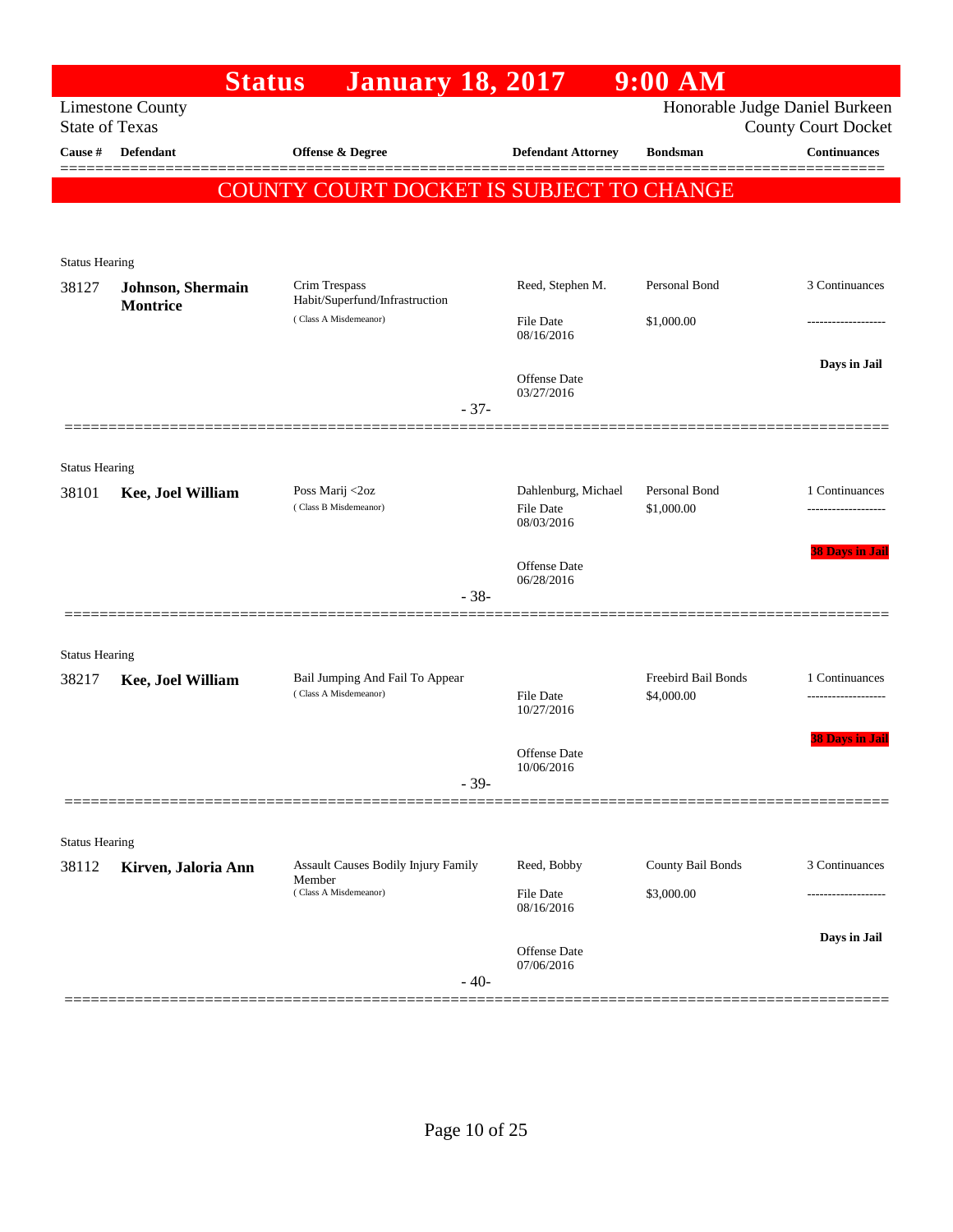| <b>Limestone County</b><br><b>State of Texas</b> |                                                                                                                                       |                                                                               |                                              | Honorable Judge Daniel Burkeen                                                                                                                                                                                                                                                                                                                                                                                                                       |
|--------------------------------------------------|---------------------------------------------------------------------------------------------------------------------------------------|-------------------------------------------------------------------------------|----------------------------------------------|------------------------------------------------------------------------------------------------------------------------------------------------------------------------------------------------------------------------------------------------------------------------------------------------------------------------------------------------------------------------------------------------------------------------------------------------------|
|                                                  |                                                                                                                                       |                                                                               |                                              | <b>County Court Docket</b>                                                                                                                                                                                                                                                                                                                                                                                                                           |
| <b>Defendant</b>                                 | <b>Offense &amp; Degree</b>                                                                                                           |                                                                               | <b>Defendant Attorney</b><br><b>Bondsman</b> | <b>Continuances</b>                                                                                                                                                                                                                                                                                                                                                                                                                                  |
|                                                  | COUNTY COURT DOCKET IS SUBJECT TO CHANGE                                                                                              |                                                                               |                                              |                                                                                                                                                                                                                                                                                                                                                                                                                                                      |
|                                                  |                                                                                                                                       |                                                                               |                                              |                                                                                                                                                                                                                                                                                                                                                                                                                                                      |
|                                                  |                                                                                                                                       |                                                                               |                                              |                                                                                                                                                                                                                                                                                                                                                                                                                                                      |
|                                                  |                                                                                                                                       |                                                                               | Personal Bond                                | 2 Continuances                                                                                                                                                                                                                                                                                                                                                                                                                                       |
| <b>Nadine</b>                                    |                                                                                                                                       |                                                                               |                                              |                                                                                                                                                                                                                                                                                                                                                                                                                                                      |
|                                                  |                                                                                                                                       |                                                                               |                                              |                                                                                                                                                                                                                                                                                                                                                                                                                                                      |
|                                                  |                                                                                                                                       |                                                                               |                                              | Days in Jail                                                                                                                                                                                                                                                                                                                                                                                                                                         |
|                                                  |                                                                                                                                       |                                                                               |                                              |                                                                                                                                                                                                                                                                                                                                                                                                                                                      |
|                                                  |                                                                                                                                       |                                                                               |                                              |                                                                                                                                                                                                                                                                                                                                                                                                                                                      |
|                                                  |                                                                                                                                       |                                                                               |                                              |                                                                                                                                                                                                                                                                                                                                                                                                                                                      |
| <b>Lenamon</b> , Bobby                           | Driving While Intoxicated                                                                                                             |                                                                               |                                              | 2 Continuances                                                                                                                                                                                                                                                                                                                                                                                                                                       |
| Howard, II                                       | (Class B Misdemeanor)                                                                                                                 |                                                                               |                                              |                                                                                                                                                                                                                                                                                                                                                                                                                                                      |
|                                                  |                                                                                                                                       |                                                                               |                                              |                                                                                                                                                                                                                                                                                                                                                                                                                                                      |
|                                                  |                                                                                                                                       |                                                                               |                                              | Days in Jail                                                                                                                                                                                                                                                                                                                                                                                                                                         |
|                                                  |                                                                                                                                       |                                                                               |                                              |                                                                                                                                                                                                                                                                                                                                                                                                                                                      |
|                                                  |                                                                                                                                       |                                                                               |                                              |                                                                                                                                                                                                                                                                                                                                                                                                                                                      |
| <b>Status Hearing</b>                            |                                                                                                                                       |                                                                               |                                              |                                                                                                                                                                                                                                                                                                                                                                                                                                                      |
| Lerma, Rodrego                                   | Accident Involving Damage To<br>Vehicle>=\$200                                                                                        | G.                                                                            |                                              | 2 Continuances                                                                                                                                                                                                                                                                                                                                                                                                                                       |
|                                                  | (Class B Misdemeanor)                                                                                                                 |                                                                               | \$2,500.00                                   |                                                                                                                                                                                                                                                                                                                                                                                                                                                      |
|                                                  |                                                                                                                                       |                                                                               |                                              | Days in Jail                                                                                                                                                                                                                                                                                                                                                                                                                                         |
|                                                  |                                                                                                                                       |                                                                               |                                              |                                                                                                                                                                                                                                                                                                                                                                                                                                                      |
|                                                  |                                                                                                                                       |                                                                               |                                              |                                                                                                                                                                                                                                                                                                                                                                                                                                                      |
|                                                  |                                                                                                                                       |                                                                               |                                              |                                                                                                                                                                                                                                                                                                                                                                                                                                                      |
|                                                  |                                                                                                                                       |                                                                               |                                              | 5 Continuances                                                                                                                                                                                                                                                                                                                                                                                                                                       |
|                                                  | Conv/Susp/W/O Fin Res<br>(Class B Misdemeanor)                                                                                        |                                                                               |                                              |                                                                                                                                                                                                                                                                                                                                                                                                                                                      |
|                                                  |                                                                                                                                       |                                                                               |                                              |                                                                                                                                                                                                                                                                                                                                                                                                                                                      |
|                                                  |                                                                                                                                       |                                                                               |                                              | Days in Jail                                                                                                                                                                                                                                                                                                                                                                                                                                         |
|                                                  |                                                                                                                                       |                                                                               |                                              |                                                                                                                                                                                                                                                                                                                                                                                                                                                      |
|                                                  | <b>Status Hearing</b><br>Lemoine, Jennifer<br><b>Status Hearing</b><br><b>Alanis</b><br><b>Review Hearing</b><br>Lopez, Richard Allen | Theft Prop >=\$100<\$750<br>(Class B Misdemeanor)<br>Driving W/Lic Inv W/Prev | $-41-$<br>$-42-$<br>$-43-$<br>$-44-$         | Reed, Stephen M.<br><b>File Date</b><br>\$1,000.00<br>09/15/2016<br>Offense Date<br>08/09/2016<br>County Bail Bonds<br>Reed, Stephen M.<br><b>File Date</b><br>\$2,500.00<br>10/07/2016<br>Offense Date<br>08/07/2016<br>County Bail Bonds<br>Martinez, Armando<br><b>File Date</b><br>10/20/2016<br>Offense Date<br>03/23/2016<br>Reed, Justin<br>Reed, Justin<br><b>File Date</b><br>\$1,000.00<br>07/22/2016<br><b>Offense Date</b><br>04/17/2016 |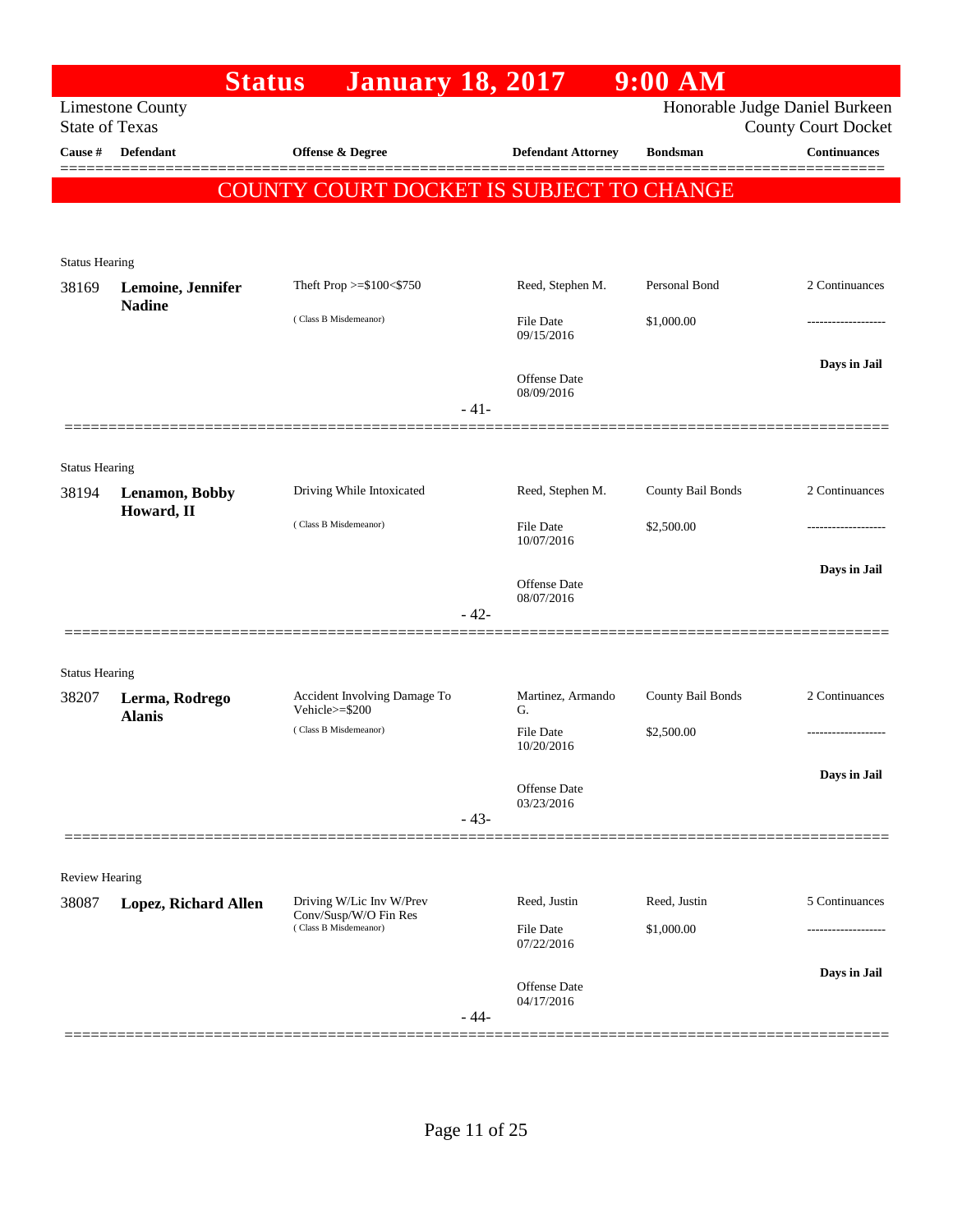|                                | <b>Status</b>           | <b>January 18, 2017</b>                       |                                | $9:00$ AM                                |                            |
|--------------------------------|-------------------------|-----------------------------------------------|--------------------------------|------------------------------------------|----------------------------|
| <b>State of Texas</b>          | <b>Limestone County</b> |                                               |                                | Honorable Judge Daniel Burkeen           | <b>County Court Docket</b> |
| Cause #                        | <b>Defendant</b>        | Offense & Degree                              | <b>Defendant Attorney</b>      | <b>Bondsman</b>                          | <b>Continuances</b>        |
|                                |                         | COUNTY COURT DOCKET IS SUBJECT TO CHANGE      |                                |                                          |                            |
|                                |                         |                                               |                                |                                          |                            |
|                                |                         |                                               |                                |                                          |                            |
| <b>Status Hearing</b>          |                         |                                               | Reed, Benjie                   |                                          |                            |
| 38241                          | Lopez, Richard Allen    | Assault Causes Bodily Injury Family<br>Member |                                | Reed, Benjie                             | 1 Continuances             |
|                                |                         | (Class A Misdemeanor)                         | <b>File Date</b><br>11/14/2016 | \$2,000.00                               |                            |
|                                |                         |                                               | Offense Date                   |                                          | Days in Jail               |
|                                |                         |                                               | 10/02/2016                     |                                          |                            |
|                                |                         | $-45-$                                        |                                |                                          |                            |
|                                |                         |                                               |                                |                                          |                            |
| <b>Status Hearing</b><br>38237 | Lozano, Ryan Andrew     | Poss Marij <2oz                               |                                | County Bail Bonds                        | 1 Continuances             |
|                                |                         | (Class B Misdemeanor)                         | <b>File Date</b><br>11/14/2016 | \$1,000.00                               |                            |
|                                |                         |                                               |                                |                                          | Days in Jail               |
|                                |                         |                                               | Offense Date<br>10/06/2016     |                                          |                            |
|                                |                         | $-46-$                                        |                                |                                          |                            |
|                                |                         |                                               |                                |                                          |                            |
| <b>Status Hearing</b>          |                         |                                               |                                |                                          |                            |
| 38239                          | Mack, Shyke             | Unl Carrying Weapon<br>(Class A Misdemeanor)  | File Date                      | <b>Freebird Bail Bonds</b><br>\$5,000.00 | 1 Continuances             |
|                                |                         |                                               | 11/14/2016                     |                                          |                            |
|                                |                         |                                               | <b>Offense</b> Date            |                                          | Days in Jail               |
|                                |                         | $-47-$                                        | 10/22/2016                     |                                          |                            |
|                                |                         |                                               |                                |                                          |                            |
| <b>Status Hearing</b>          |                         |                                               |                                |                                          |                            |
| 38240                          | Mack, Shyke             | Poss Marij <2oz<br>(Class B Misdemeanor)      | File Date                      | <b>Freebird Bail Bonds</b>               | 1 Continuances             |
|                                |                         |                                               | 11/14/2016                     | \$2,000.00                               | .                          |
|                                |                         |                                               | Offense Date                   |                                          | Days in Jail               |
|                                |                         | $-48-$                                        | 10/22/2016                     |                                          |                            |
|                                |                         |                                               |                                |                                          |                            |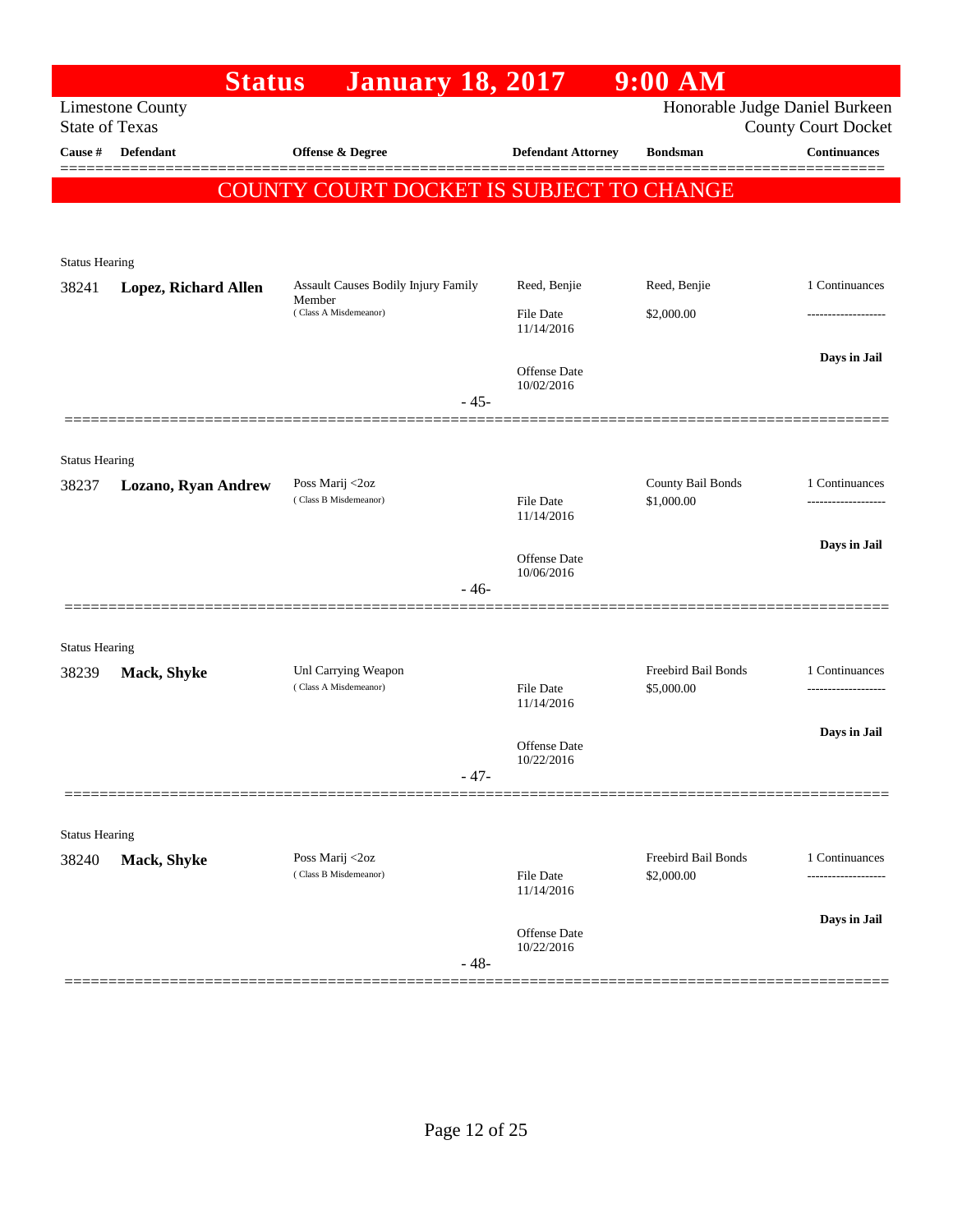|                                | <b>Status</b>                 | <b>January 18, 2017</b>                        |                           | $9:00$ AM         |                                                              |
|--------------------------------|-------------------------------|------------------------------------------------|---------------------------|-------------------|--------------------------------------------------------------|
| <b>State of Texas</b>          | <b>Limestone County</b>       |                                                |                           |                   | Honorable Judge Daniel Burkeen<br><b>County Court Docket</b> |
| Cause #                        | <b>Defendant</b>              | Offense & Degree                               | <b>Defendant Attorney</b> | <b>Bondsman</b>   | <b>Continuances</b>                                          |
|                                |                               | COUNTY COURT DOCKET IS SUBJECT TO CHANGE       |                           |                   |                                                              |
|                                |                               |                                                |                           |                   |                                                              |
|                                |                               |                                                |                           |                   |                                                              |
| <b>Status Hearing</b><br>38146 | <b>Marcus, Tiffany Nicole</b> | Driving W/Lic Inv W/Prev                       | Reed, Bobby               | Reed, Bobby       | 2 Continuances                                               |
|                                |                               | Conv/Susp/W/O Fin Res<br>(Class B Misdemeanor) | File Date                 | \$1,000.00        |                                                              |
|                                |                               |                                                | 08/23/2016                |                   |                                                              |
|                                |                               |                                                | <b>Offense</b> Date       |                   | <b>49 Days in Jail</b>                                       |
|                                |                               | $-49-$                                         | 04/13/2016                |                   |                                                              |
|                                |                               |                                                |                           |                   |                                                              |
| <b>Status Hearing</b>          |                               |                                                |                           |                   |                                                              |
| 38193                          | <b>Martin, Daudren</b>        | Terroristic Threat Of Family/Household         |                           | County Bail Bonds | 1 Continuances                                               |
|                                | <b>Demar</b>                  | (Class A Misdemeanor)                          | File Date                 | \$3,000.00        |                                                              |
|                                |                               |                                                | 10/07/2016                |                   |                                                              |
|                                |                               |                                                | <b>Offense Date</b>       |                   | Days in Jail                                                 |
|                                |                               | $-50-$                                         | 07/06/2016                |                   |                                                              |
|                                |                               |                                                |                           |                   |                                                              |
| Plea Hearing                   |                               |                                                |                           |                   |                                                              |
| 38015                          | Martinez, Gabriel             | Driving While Intoxicated                      | Reed, Benjie              |                   | 5 Continuances                                               |
|                                | <b>Alvino</b>                 | (Class B Misdemeanor)                          | File Date                 |                   |                                                              |
|                                |                               |                                                | 05/27/2016                |                   |                                                              |
|                                |                               |                                                | Offense Date              |                   | Days in Jail                                                 |
|                                |                               | $-51-$                                         | 05/07/2016                |                   |                                                              |
|                                |                               |                                                |                           |                   |                                                              |
| Plea Hearing                   |                               |                                                |                           |                   |                                                              |
| 38049                          | Martinez, Gabriel             | Failure Stop Rend Aid                          | Reed, Benjie              | County Bail Bonds | 5 Continuances                                               |
|                                | <b>Alvino</b>                 | (Misdemeanor Unassigned)                       | File Date                 | \$1,500.00        |                                                              |
|                                |                               |                                                | 06/14/2016                |                   |                                                              |
|                                |                               |                                                | Offense Date              |                   | Days in Jail                                                 |
|                                |                               | $-52-$                                         | 05/07/2016                |                   |                                                              |
|                                |                               |                                                |                           |                   |                                                              |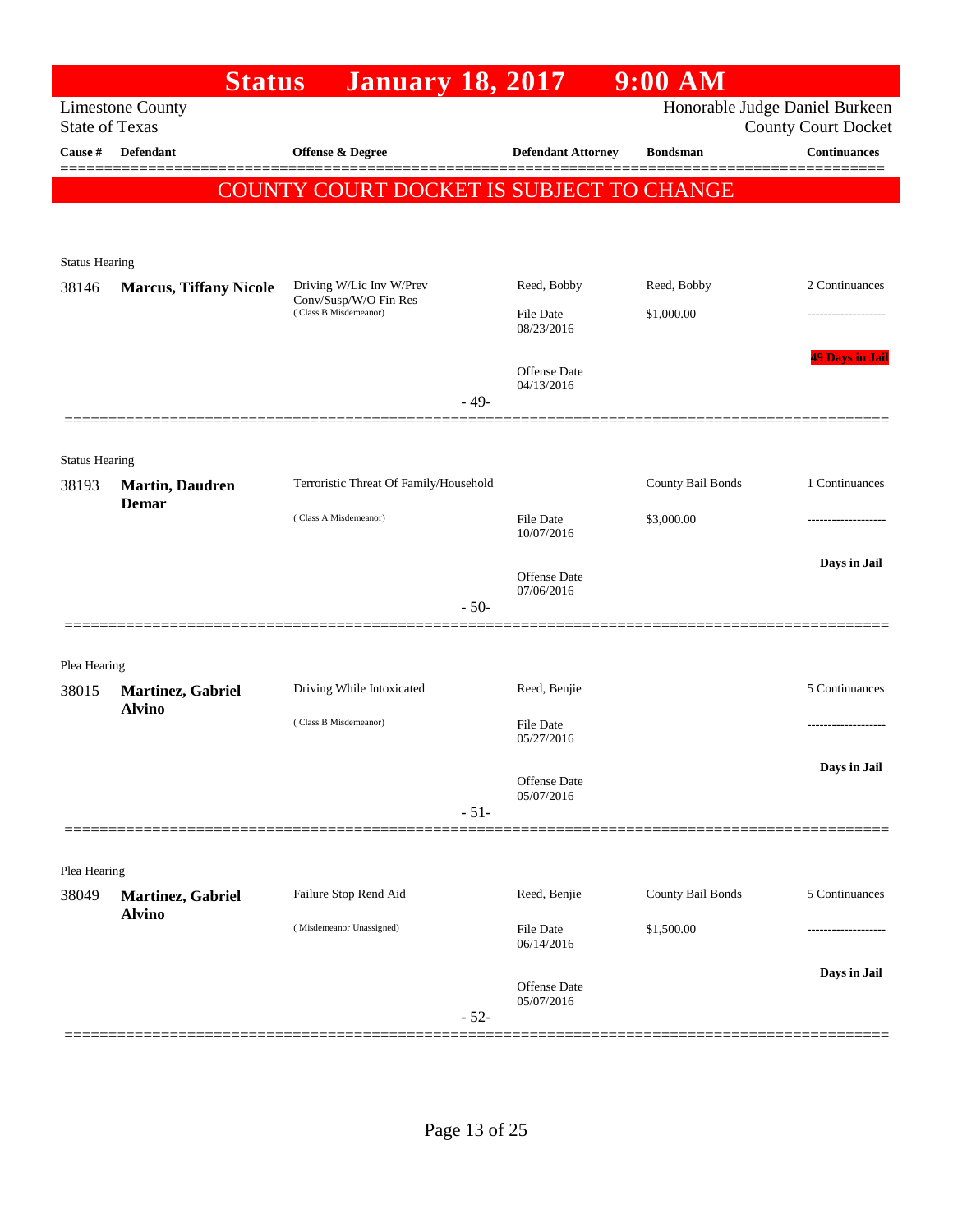|                                |                                 | <b>January 18, 2017</b><br><b>Status</b>             |                            | $9:00$ AM         |                                                              |
|--------------------------------|---------------------------------|------------------------------------------------------|----------------------------|-------------------|--------------------------------------------------------------|
| <b>State of Texas</b>          | <b>Limestone County</b>         |                                                      |                            |                   | Honorable Judge Daniel Burkeen<br><b>County Court Docket</b> |
| Cause #                        | <b>Defendant</b>                | Offense & Degree                                     | <b>Defendant Attorney</b>  | <b>Bondsman</b>   | <b>Continuances</b>                                          |
|                                |                                 | COUNTY COURT DOCKET IS SUBJECT TO CHANGE             |                            |                   |                                                              |
|                                |                                 |                                                      |                            |                   |                                                              |
|                                |                                 |                                                      |                            |                   |                                                              |
| <b>Status Hearing</b><br>38228 | <b>Mason, Kimberly</b>          | Poss Marij <2oz                                      | Reed, Bobby                | Reed, Bobby       | 1 Continuances                                               |
|                                | Wynn                            |                                                      |                            |                   |                                                              |
|                                |                                 | (Class B Misdemeanor)                                | File Date<br>11/04/2016    | \$2,000.00        |                                                              |
|                                |                                 |                                                      |                            |                   | Days in Jail                                                 |
|                                |                                 |                                                      | Offense Date<br>09/12/2016 |                   |                                                              |
|                                |                                 |                                                      | $-53-$                     |                   |                                                              |
| <b>Status Hearing</b>          |                                 |                                                      |                            |                   |                                                              |
| 38229                          | <b>Mason, Kimberly</b>          | Poss Dangerous Drug                                  | Reed, Bobby                | Reed, Bobby       | 1 Continuances                                               |
|                                | Wynn                            | (Class A Misdemeanor)                                | File Date                  | \$3,000.00        |                                                              |
|                                |                                 |                                                      | 11/04/2016                 |                   |                                                              |
|                                |                                 |                                                      | Offense Date               |                   | Days in Jail                                                 |
|                                |                                 |                                                      | 09/12/2016<br>$-54-$       |                   |                                                              |
|                                |                                 |                                                      |                            |                   |                                                              |
| <b>Status Hearing</b>          |                                 |                                                      |                            |                   |                                                              |
| 38206                          | <b>Matthews</b> , James         | Assault Cause Bodily Inj.                            | Reed, Stephen M.           | County Bail Bonds | 2 Continuances                                               |
|                                | Carry                           | (Class A Misdemeanor)                                | File Date                  | \$3,000.00        |                                                              |
|                                |                                 |                                                      | 10/20/2016                 |                   |                                                              |
|                                |                                 |                                                      | Offense Date               |                   | Days in Jail                                                 |
|                                |                                 |                                                      | 08/29/2016<br>$-55-$       |                   |                                                              |
|                                |                                 |                                                      |                            |                   |                                                              |
| <b>Status Hearing</b>          |                                 |                                                      |                            |                   |                                                              |
| 38113                          | <b>McClendon, Terris</b><br>Lee | <b>Assault Causes Bodily Injury Family</b><br>Member | Reed, Benjie               | County Bail Bonds | 4 Continuances                                               |
|                                |                                 | (Class A Misdemeanor)                                | File Date<br>08/16/2016    | \$3,000.00        |                                                              |
|                                |                                 |                                                      |                            |                   |                                                              |
|                                |                                 |                                                      | Offense Date               |                   | Days in Jail                                                 |
|                                |                                 |                                                      | 07/06/2016<br>$-56-$       |                   |                                                              |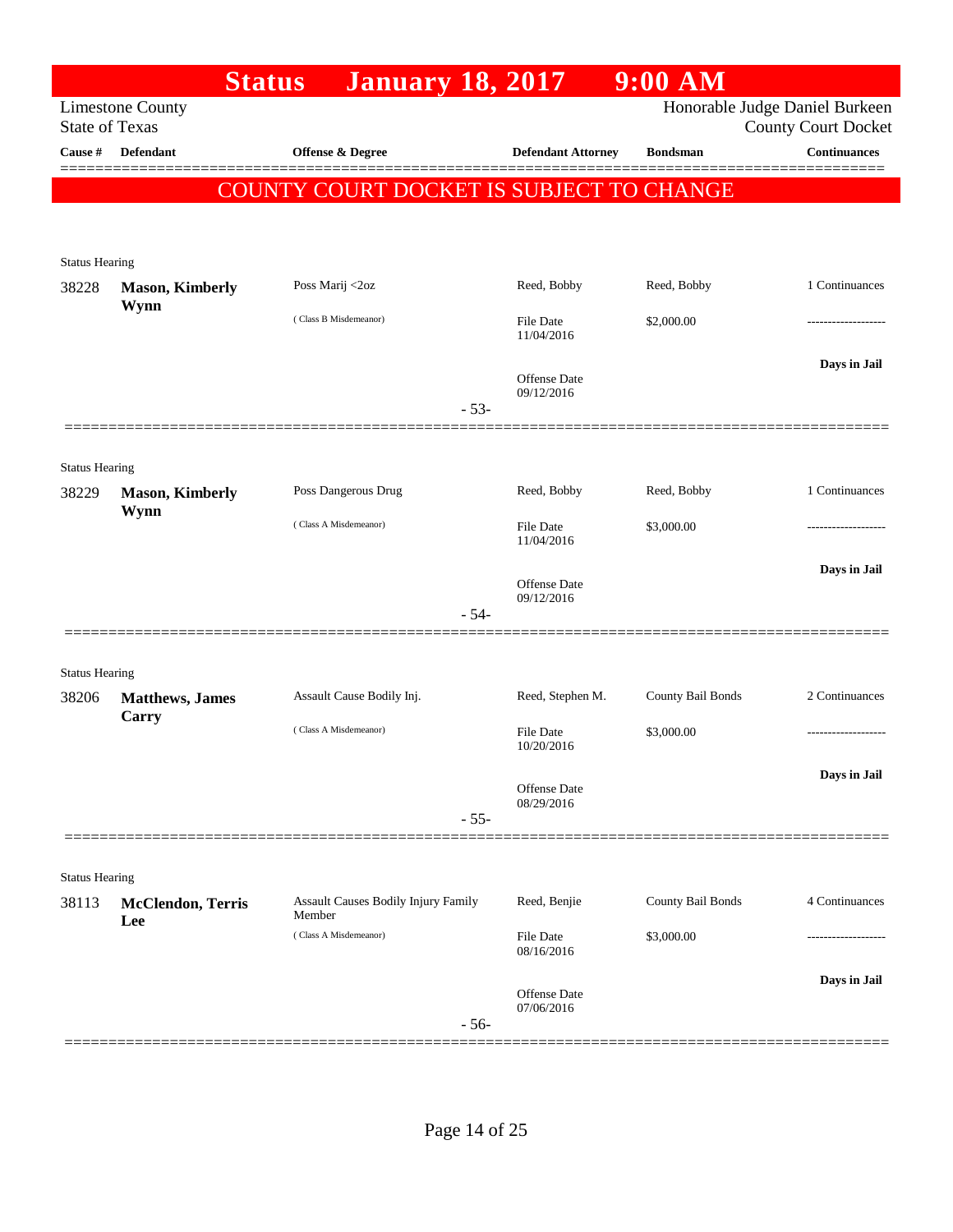|                       | <b>Status</b>                       | <b>January 18, 2017</b>                                      |                                         | $9:00$ AM                       |                                                              |
|-----------------------|-------------------------------------|--------------------------------------------------------------|-----------------------------------------|---------------------------------|--------------------------------------------------------------|
| <b>State of Texas</b> | <b>Limestone County</b>             |                                                              |                                         |                                 | Honorable Judge Daniel Burkeen<br><b>County Court Docket</b> |
| Cause #               | <b>Defendant</b>                    | <b>Offense &amp; Degree</b>                                  | <b>Defendant Attorney</b>               | <b>Bondsman</b>                 | <b>Continuances</b>                                          |
|                       |                                     | COUNTY COURT DOCKET IS SUBJECT TO CHANGE                     |                                         |                                 |                                                              |
| <b>Status Hearing</b> |                                     |                                                              |                                         |                                 |                                                              |
| 38225                 | <b>Montano</b> , Andres             | Purchase Furnish Alcohol To A Minor<br>(Class A Misdemeanor) | Reed, Benjie<br>File Date<br>11/04/2016 | Reed, Benjie<br>\$1,500.00      | 1 Continuances<br>------------------                         |
|                       |                                     | $-57-$                                                       | <b>Offense Date</b><br>09/10/2016       |                                 | Days in Jail                                                 |
|                       |                                     |                                                              |                                         |                                 |                                                              |
| Review Hearing        |                                     |                                                              |                                         |                                 |                                                              |
| 38056                 | Morgan, Blake                       | Poss Marij <2oz<br>(Class B Misdemeanor)                     | <b>File Date</b><br>06/23/2016          | County Bail Bonds<br>\$1,500.00 | 5 Continuances<br>-----------------                          |
|                       |                                     |                                                              | <b>Offense Date</b><br>05/18/2016       |                                 | Days in Jail                                                 |
|                       |                                     | $-58-$                                                       |                                         |                                 |                                                              |
| <b>Status Hearing</b> |                                     |                                                              |                                         |                                 |                                                              |
| 38223                 | Morris-Dominguez,<br><b>Mario D</b> | Driving W/Lic Inv W/Prev<br>Conv/Susp/W/O Fin Res            |                                         | County Bail Bonds               | 1 Continuances                                               |
|                       |                                     | (Class B Misdemeanor)                                        | <b>File Date</b><br>11/04/2016          | \$1,500.00                      | ------------------                                           |
|                       |                                     |                                                              | <b>Offense Date</b><br>10/03/2016       |                                 | Days in Jail                                                 |
|                       |                                     | $-59-$                                                       |                                         |                                 |                                                              |
| Review Hearing        |                                     |                                                              |                                         |                                 |                                                              |
| 38159                 | Mullen, Chelsea<br><b>Janene</b>    | Poss Marij <2oz                                              |                                         | Chelsea Mullen                  | 3 Continuances                                               |
|                       |                                     | (Class B Misdemeanor)                                        | <b>File Date</b><br>08/30/2016          | \$2,000.00                      |                                                              |
|                       |                                     | $-60-$                                                       | <b>Offense Date</b><br>07/24/2016       |                                 | Days in Jail                                                 |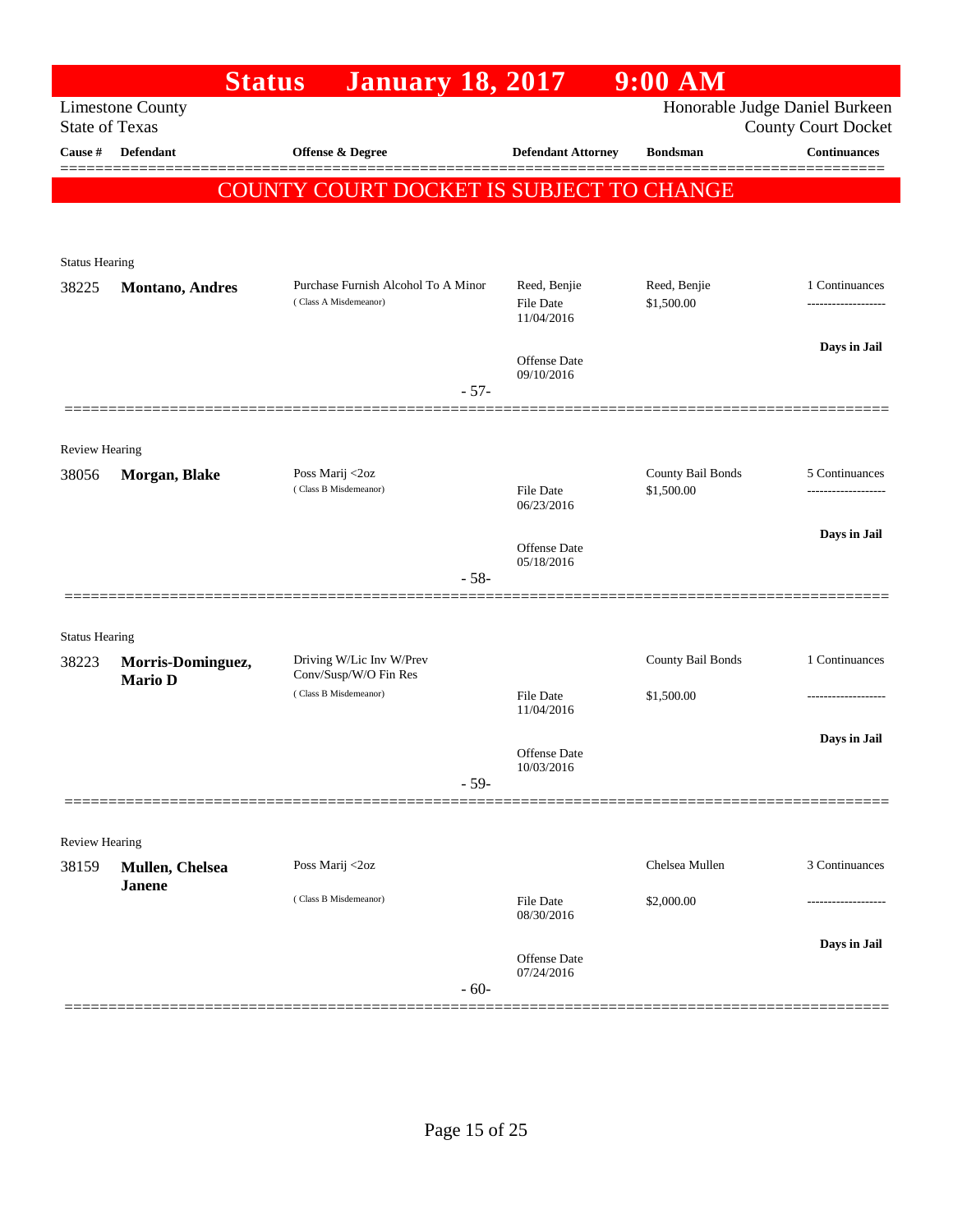|                                |                            | <b>Status</b>   | <b>January 18, 2017</b>                                                    |        |                                                | $9:00$ AM                       |                                                              |
|--------------------------------|----------------------------|-----------------|----------------------------------------------------------------------------|--------|------------------------------------------------|---------------------------------|--------------------------------------------------------------|
| <b>State of Texas</b>          | <b>Limestone County</b>    |                 |                                                                            |        |                                                |                                 | Honorable Judge Daniel Burkeen<br><b>County Court Docket</b> |
| Cause #                        | Defendant                  |                 | Offense & Degree                                                           |        | <b>Defendant Attorney</b>                      | <b>Bondsman</b>                 | <b>Continuances</b>                                          |
|                                |                            |                 |                                                                            |        | COUNTY COURT DOCKET IS SUBJECT TO CHANGE       |                                 | ========                                                     |
| <b>Status Hearing</b>          |                            |                 |                                                                            |        |                                                |                                 |                                                              |
| 38190                          | Narro, Richard             | Poss Marij <2oz |                                                                            |        |                                                | Discount Bail Bonds             | 2 Continuances                                               |
|                                | <b>Andrew</b>              |                 | (Class B Misdemeanor)                                                      |        | File Date<br>09/29/2016                        | \$5,000.00                      |                                                              |
|                                |                            |                 |                                                                            | $-61-$ | Offense Date<br>07/20/2016                     |                                 | Days in Jail                                                 |
|                                |                            |                 |                                                                            |        |                                                |                                 |                                                              |
| <b>Status Hearing</b><br>38234 | <b>Nicholas, Tracy Lee</b> |                 | Criminal Trespass<br>(Class B Misdemeanor)                                 |        | <b>File Date</b>                               | County Bail Bonds<br>\$2,000.00 | 1 Continuances                                               |
|                                |                            |                 |                                                                            | $-62-$ | 11/08/2016<br>Offense Date<br>09/02/2016       |                                 | Days in Jail                                                 |
| Plea Hearing                   |                            |                 |                                                                            |        |                                                |                                 |                                                              |
| 38150                          | <b>Noel, Melondy Dawn</b>  |                 | Poss Dangerous Drug<br>(Class A Misdemeanor)                               |        | Latray, Michelle J.<br>File Date<br>08/23/2016 | County Bail Bonds<br>\$2,500.00 | 2 Continuances                                               |
|                                |                            |                 |                                                                            | $-63-$ | Offense Date<br>08/10/2016                     |                                 | Days in Jail                                                 |
|                                |                            |                 |                                                                            |        |                                                |                                 |                                                              |
| Plea Hearing<br>38151          | <b>Noel, Melondy Dawn</b>  |                 | Driving W/Lic Inv W/Prev<br>Conv/Susp/W/O Fin Res<br>(Class B Misdemeanor) |        | Latray, Michelle J.<br><b>File Date</b>        | County Bail Bonds<br>\$2,500.00 | 2 Continuances                                               |
|                                |                            |                 |                                                                            | $-64-$ | 08/23/2016<br>Offense Date<br>08/10/2016       |                                 | Days in Jail                                                 |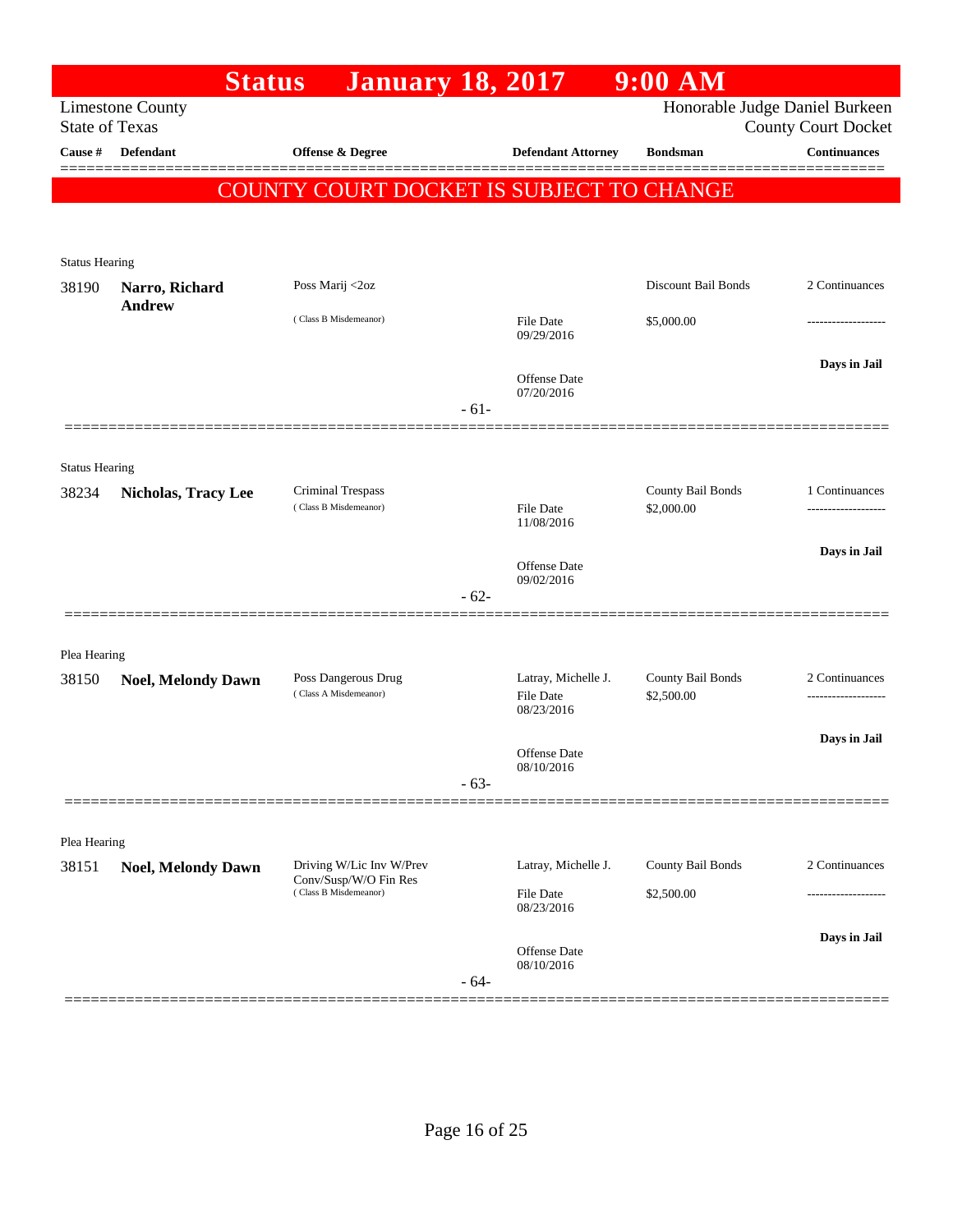|                       |                                    | <b>January 18, 2017</b><br><b>Status</b>          |        |                                                       | $9:00$ AM                       |                                                              |
|-----------------------|------------------------------------|---------------------------------------------------|--------|-------------------------------------------------------|---------------------------------|--------------------------------------------------------------|
| <b>State of Texas</b> | <b>Limestone County</b>            |                                                   |        |                                                       |                                 | Honorable Judge Daniel Burkeen<br><b>County Court Docket</b> |
| Cause #               | <b>Defendant</b>                   | Offense & Degree                                  |        | <b>Defendant Attorney</b>                             | <b>Bondsman</b>                 | <b>Continuances</b>                                          |
|                       |                                    | COUNTY COURT DOCKET IS SUBJECT TO CHANGE          |        |                                                       |                                 |                                                              |
| Plea Hearing          |                                    |                                                   |        |                                                       |                                 |                                                              |
| 38152                 | <b>Noel, Melondy Dawn</b>          | Poss Cs Pg $3 < 28g$<br>(Class A Misdemeanor)     |        | Latray, Michelle J.<br><b>File Date</b><br>08/23/2016 | County Bail Bonds<br>\$2,500.00 | 2 Continuances                                               |
|                       |                                    |                                                   | $-65-$ | Offense Date<br>08/10/2016                            |                                 | Days in Jail                                                 |
| <b>Status Hearing</b> |                                    |                                                   |        |                                                       |                                 |                                                              |
| 38156                 | Norris, William Heath              | Driving W/Lic Inv W/Prev                          |        | Reed, Benjie                                          | Reed, Benjie                    | 4 Continuances                                               |
|                       |                                    | Conv/Susp/W/O Fin Res<br>(Class B Misdemeanor)    |        | <b>File Date</b><br>08/30/2016                        | \$1,500.00                      |                                                              |
|                       |                                    |                                                   | $-66-$ | Offense Date<br>07/04/2016                            |                                 | Days in Jail                                                 |
| <b>Status Hearing</b> |                                    |                                                   |        |                                                       |                                 |                                                              |
| 38182                 | Norris, William Heath              | Driving W/Lic Inv W/Prev<br>Conv/Susp/W/O Fin Res |        |                                                       | Personal Bond                   | 3 Continuances                                               |
|                       |                                    | (Class B Misdemeanor)                             |        | <b>File Date</b><br>09/15/2016                        | \$2,000.00                      | -----------------                                            |
|                       |                                    |                                                   | $-67-$ | Offense Date<br>08/25/2016                            |                                 | Days in Jail                                                 |
| Plea Hearing          |                                    |                                                   |        |                                                       |                                 |                                                              |
| 37838                 | Olvera, Jacolby<br><b>Jabriele</b> | Driving W/Lic Inv W/Prev<br>Conv/Susp/W/O Fin Res |        | Reed, Justin                                          | Reed, Justin                    | 8 Continuances                                               |
|                       |                                    | (Class B Misdemeanor)                             |        | <b>File Date</b><br>02/23/2016                        | \$1,000.00                      |                                                              |
|                       |                                    |                                                   | $-68-$ | Offense Date<br>01/30/2016                            |                                 | Days in Jail                                                 |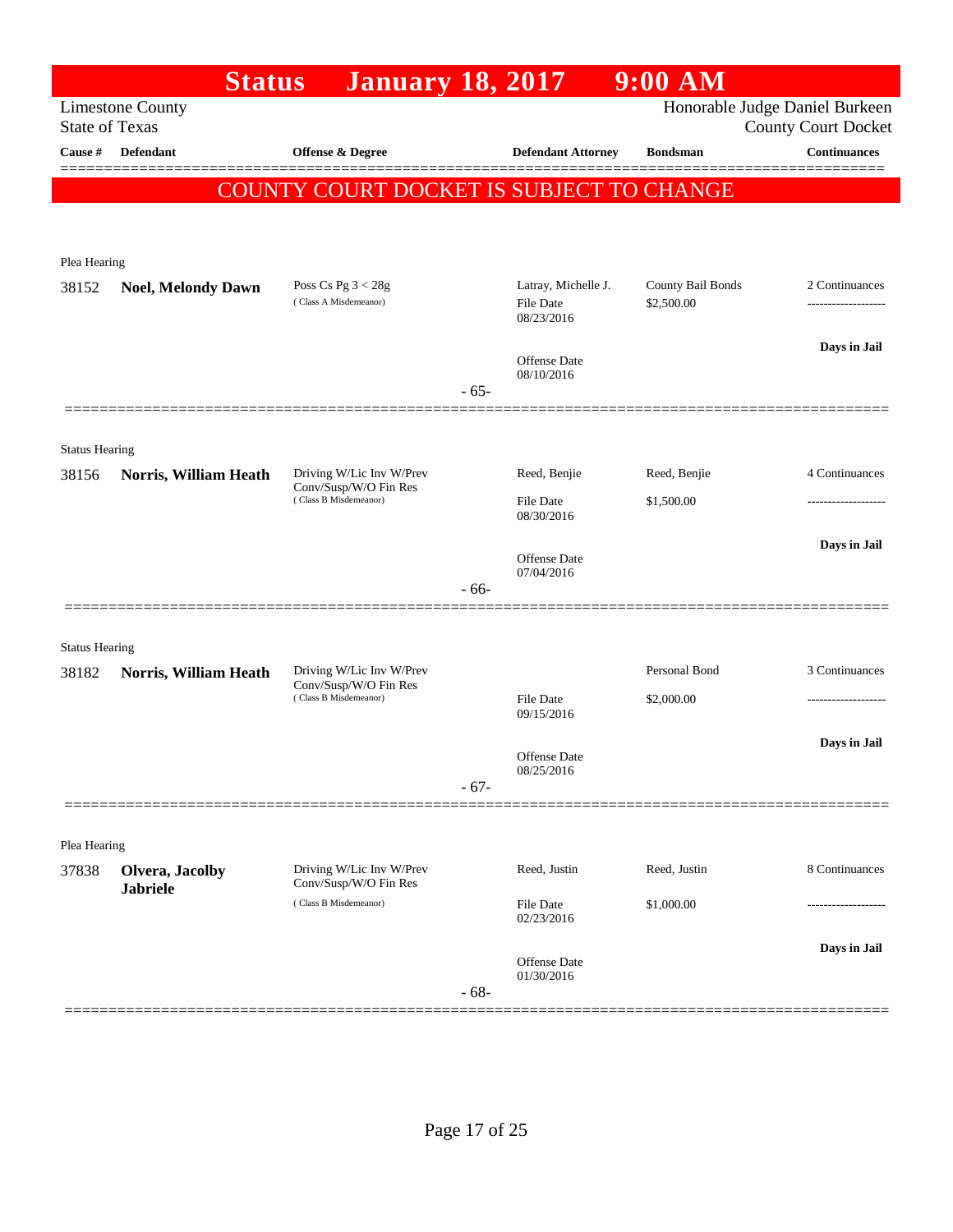|                       | <b>Status</b>                                    | <b>January 18, 2017</b>                           |                                | $9:00$ AM       |                                                              |
|-----------------------|--------------------------------------------------|---------------------------------------------------|--------------------------------|-----------------|--------------------------------------------------------------|
|                       | <b>Limestone County</b><br><b>State of Texas</b> |                                                   |                                |                 | Honorable Judge Daniel Burkeen<br><b>County Court Docket</b> |
| Cause #               | <b>Defendant</b>                                 | Offense & Degree                                  | <b>Defendant Attorney</b>      | <b>Bondsman</b> | <b>Continuances</b>                                          |
|                       |                                                  | COUNTY COURT DOCKET IS SUBJECT TO CHANGE          |                                |                 |                                                              |
|                       |                                                  |                                                   |                                |                 |                                                              |
| <b>Status Hearing</b> |                                                  |                                                   |                                |                 |                                                              |
| 38215                 | Ortiz-Gomez, Jesus                               | Driving While Intoxicated Bac >=0.15              | Reed, Justin                   | Reed, Justin    | 1 Continuances                                               |
|                       |                                                  | (Class A Misdemeanor)                             | <b>File Date</b><br>10/24/2016 | \$3,000.00      |                                                              |
|                       |                                                  |                                                   |                                |                 | Days in Jail                                                 |
|                       |                                                  |                                                   | Offense Date<br>03/13/2016     |                 |                                                              |
|                       |                                                  | $-69-$                                            |                                |                 |                                                              |
| Review Hearing        |                                                  |                                                   |                                |                 |                                                              |
| 38043                 | <b>Peoples, Quinton Dion</b>                     | Poss Marij <2oz                                   |                                |                 | 3 Continuances                                               |
|                       |                                                  | (Class B Misdemeanor)                             | File Date<br>06/14/2016        |                 |                                                              |
|                       |                                                  |                                                   | <b>Offense Date</b>            |                 | Days in Jail                                                 |
|                       |                                                  | $-70-$                                            | 05/16/2016                     |                 |                                                              |
|                       |                                                  |                                                   |                                |                 |                                                              |
| <b>Review Hearing</b> |                                                  |                                                   |                                |                 |                                                              |
| 38044                 | <b>Peoples, Quinton Dion</b>                     | Poss Dangerous Drug<br>(Class A Misdemeanor)      | <b>File Date</b>               |                 | 3 Continuances<br>---------------                            |
|                       |                                                  |                                                   | 06/14/2016                     |                 |                                                              |
|                       |                                                  |                                                   | Offense Date                   |                 | Days in Jail                                                 |
|                       |                                                  | $-71-$                                            | 05/16/2016                     |                 |                                                              |
|                       |                                                  |                                                   |                                |                 |                                                              |
| <b>Status Hearing</b> |                                                  |                                                   |                                |                 |                                                              |
| 38140                 | Perkins, Anna Sharp                              | Driving W/Lic Inv W/Prev<br>Conv/Susp/W/O Fin Res | Reed, Benjie                   |                 | 2 Continuances                                               |
|                       |                                                  | (Class B Misdemeanor)                             | File Date<br>08/23/2016        |                 |                                                              |
|                       |                                                  |                                                   | Offense Date                   |                 | Days in Jail                                                 |
|                       |                                                  | $-72-$                                            | 10/13/2015                     |                 |                                                              |
|                       |                                                  |                                                   |                                |                 |                                                              |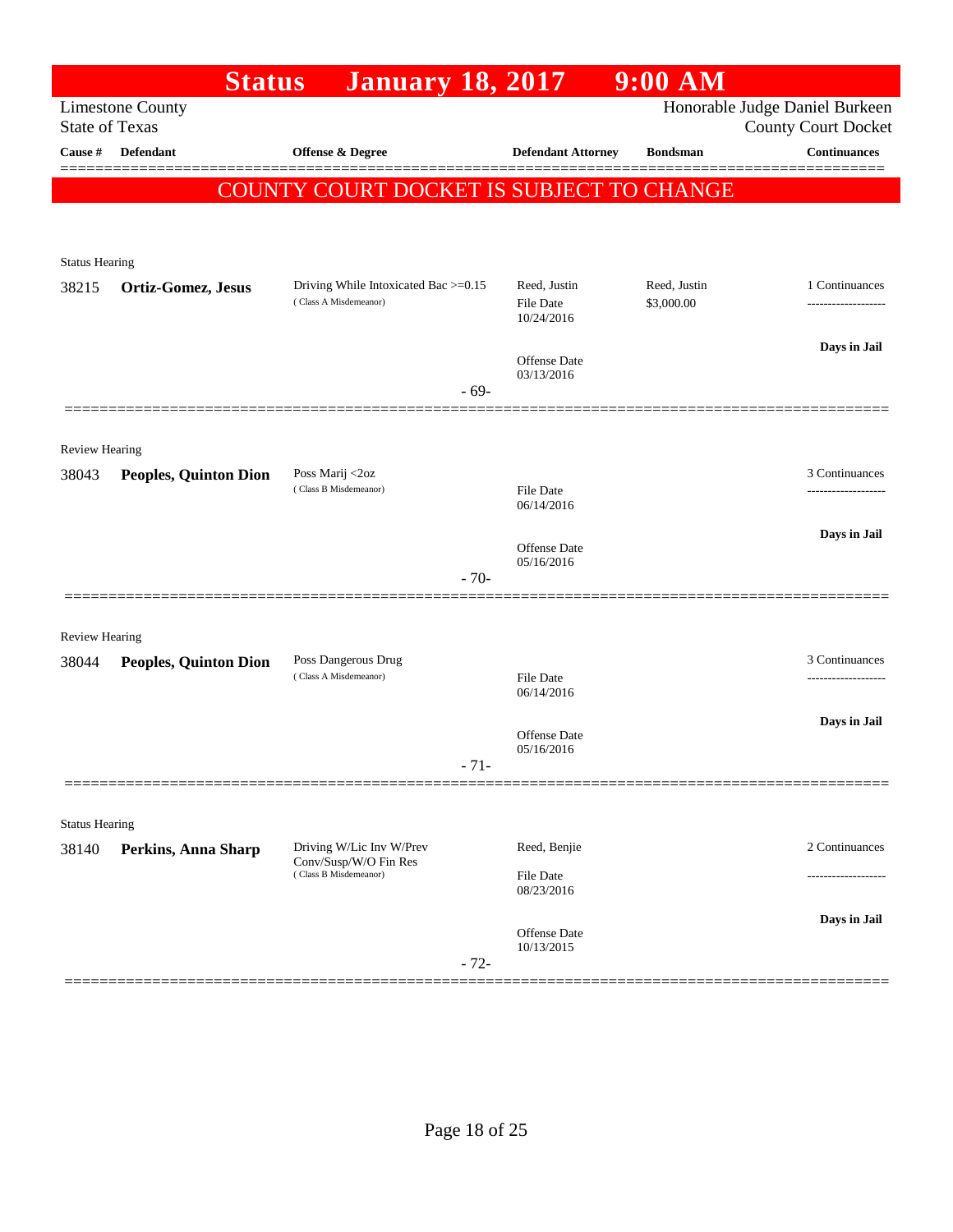|                       |                            | <b>January 18, 2017</b><br><b>Status</b>                   |                                                        | $9:00$ AM                       |                                                              |
|-----------------------|----------------------------|------------------------------------------------------------|--------------------------------------------------------|---------------------------------|--------------------------------------------------------------|
| <b>State of Texas</b> | <b>Limestone County</b>    |                                                            |                                                        |                                 | Honorable Judge Daniel Burkeen<br><b>County Court Docket</b> |
| Cause #               | Defendant                  | Offense & Degree                                           | <b>Defendant Attorney</b>                              | <b>Bondsman</b>                 | <b>Continuances</b>                                          |
|                       |                            | COUNTY COURT DOCKET IS SUBJECT TO CHANGE                   |                                                        |                                 | 200000000                                                    |
| <b>Status Hearing</b> |                            |                                                            |                                                        |                                 |                                                              |
| 38227                 | <b>Phillips, Anthony</b>   | Poss Marij <2oz                                            |                                                        | County Bail Bonds               | 1 Continuances                                               |
|                       | <b>Dewayne</b>             | (Class B Misdemeanor)                                      | File Date<br>11/04/2016                                | \$1,500.00                      |                                                              |
|                       |                            | $-73-$                                                     | Offense Date<br>09/10/2016                             |                                 | Days in Jail                                                 |
| <b>Status Hearing</b> |                            |                                                            |                                                        |                                 |                                                              |
| 38084                 | <b>Polley, Landry Evan</b> | Resist Arrest Search Or Transport<br>(Class A Misdemeanor) | Crawford, Michael J.<br><b>File Date</b><br>07/22/2016 | County Bail Bonds<br>\$5,000.00 | 4 Continuances                                               |
|                       |                            |                                                            | Offense Date<br>04/19/2016                             |                                 | Days in Jail                                                 |
|                       |                            | $-74-$                                                     |                                                        |                                 |                                                              |
| <b>Status Hearing</b> |                            |                                                            |                                                        |                                 |                                                              |
| 38089                 | <b>Polley, Landry Evan</b> | <b>Evading Arrest Detention</b><br>(Class A Misdemeanor)   | Crawford, Michael J.<br>File Date<br>07/22/2016        | County Bail Bonds<br>\$5,000.00 | 4 Continuances                                               |
|                       |                            |                                                            | Offense Date<br>04/19/2016                             |                                 | Days in Jail                                                 |
|                       |                            | $-75-$                                                     |                                                        |                                 |                                                              |
| <b>Status Hearing</b> |                            |                                                            |                                                        |                                 |                                                              |
| 38069                 | Porter, Tyler O'Brien      | <b>Assault Causes Bodily Injury Family</b><br>Member       | Reed, Justin                                           | County Bail Bonds               | 5 Continuances                                               |
|                       |                            | (Class A Misdemeanor)                                      | File Date<br>07/01/2016                                | \$3,000.00                      |                                                              |
|                       |                            | $-76-$                                                     | Offense Date<br>11/25/2015                             |                                 | Days in Jail                                                 |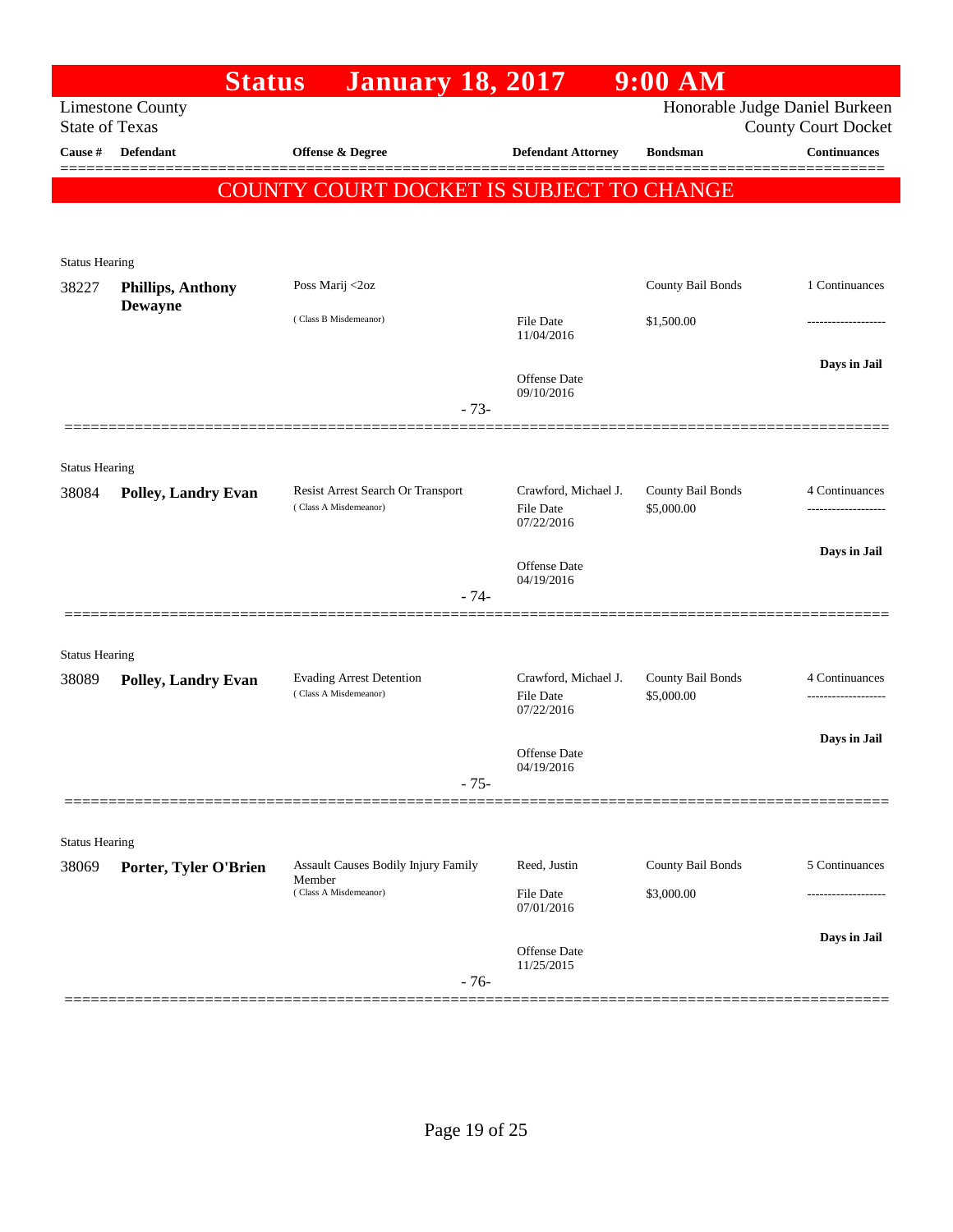|                                | <b>Status</b>                | <b>January 18, 2017</b>                              |                                      | $9:00$ AM                       |                                                              |
|--------------------------------|------------------------------|------------------------------------------------------|--------------------------------------|---------------------------------|--------------------------------------------------------------|
| <b>State of Texas</b>          | <b>Limestone County</b>      |                                                      |                                      |                                 | Honorable Judge Daniel Burkeen<br><b>County Court Docket</b> |
| Cause #                        | Defendant                    | Offense & Degree                                     | <b>Defendant Attorney</b>            | <b>Bondsman</b>                 | <b>Continuances</b>                                          |
|                                |                              | COUNTY COURT DOCKET IS SUBJECT TO CHANGE             |                                      |                                 |                                                              |
|                                |                              |                                                      |                                      |                                 |                                                              |
| <b>Status Hearing</b>          |                              |                                                      |                                      |                                 |                                                              |
| 38160                          | <b>Powell, Amber Nicole</b>  | <b>Assault Causes Bodily Injury Family</b><br>Member |                                      | County Bail Bonds               | 3 Continuances                                               |
|                                |                              | (Class A Misdemeanor)                                | <b>File Date</b><br>08/30/2016       | \$2,500.00                      | -------------------                                          |
|                                |                              |                                                      | <b>Offense</b> Date                  |                                 | Days in Jail                                                 |
|                                |                              | $-77-$                                               | 07/16/2016                           |                                 |                                                              |
|                                |                              |                                                      |                                      |                                 |                                                              |
| <b>Status Hearing</b>          |                              |                                                      |                                      |                                 |                                                              |
| 38121                          | Reyes, Sierra Nichole        | False Report To Police Off/Sp Inv/Law<br>Enf Empl    | Reed, Stephen M.                     | County Bail Bonds               | 3 Continuances                                               |
|                                |                              | (Class B Misdemeanor)                                | <b>File Date</b><br>08/16/2016       | \$2,000.00                      | -------------------                                          |
|                                |                              |                                                      | Offense Date                         |                                 | Days in Jail                                                 |
|                                |                              | $-78-$                                               | 07/02/2016                           |                                 |                                                              |
|                                |                              |                                                      |                                      |                                 |                                                              |
| <b>Status Hearing</b>          |                              |                                                      |                                      |                                 |                                                              |
| 38122                          | Reyes, Sierra Nichole        | <b>Burglary Of Vehicle</b><br>(Class A Misdemeanor)  | Reed, Stephen M.<br><b>File Date</b> | County Bail Bonds<br>\$3,000.00 | 3 Continuances<br>-------------------                        |
|                                |                              |                                                      | 08/16/2016                           |                                 |                                                              |
|                                |                              |                                                      | Offense Date<br>07/02/2016           |                                 | Days in Jail                                                 |
|                                |                              | $-79-$                                               |                                      |                                 |                                                              |
|                                |                              |                                                      |                                      |                                 |                                                              |
| <b>Status Hearing</b><br>38120 | <b>Rickard, Scott Thomas</b> | Poss Marij <2oz                                      |                                      | Freebird Bail Bonds             | 1 Continuances                                               |
|                                |                              | (Class B Misdemeanor)                                | <b>File Date</b><br>08/16/2016       | \$5,000.00                      |                                                              |
|                                |                              |                                                      |                                      |                                 | Days in Jail                                                 |
|                                |                              | $-80-$                                               | Offense Date<br>05/11/2016           |                                 |                                                              |
|                                |                              |                                                      |                                      |                                 |                                                              |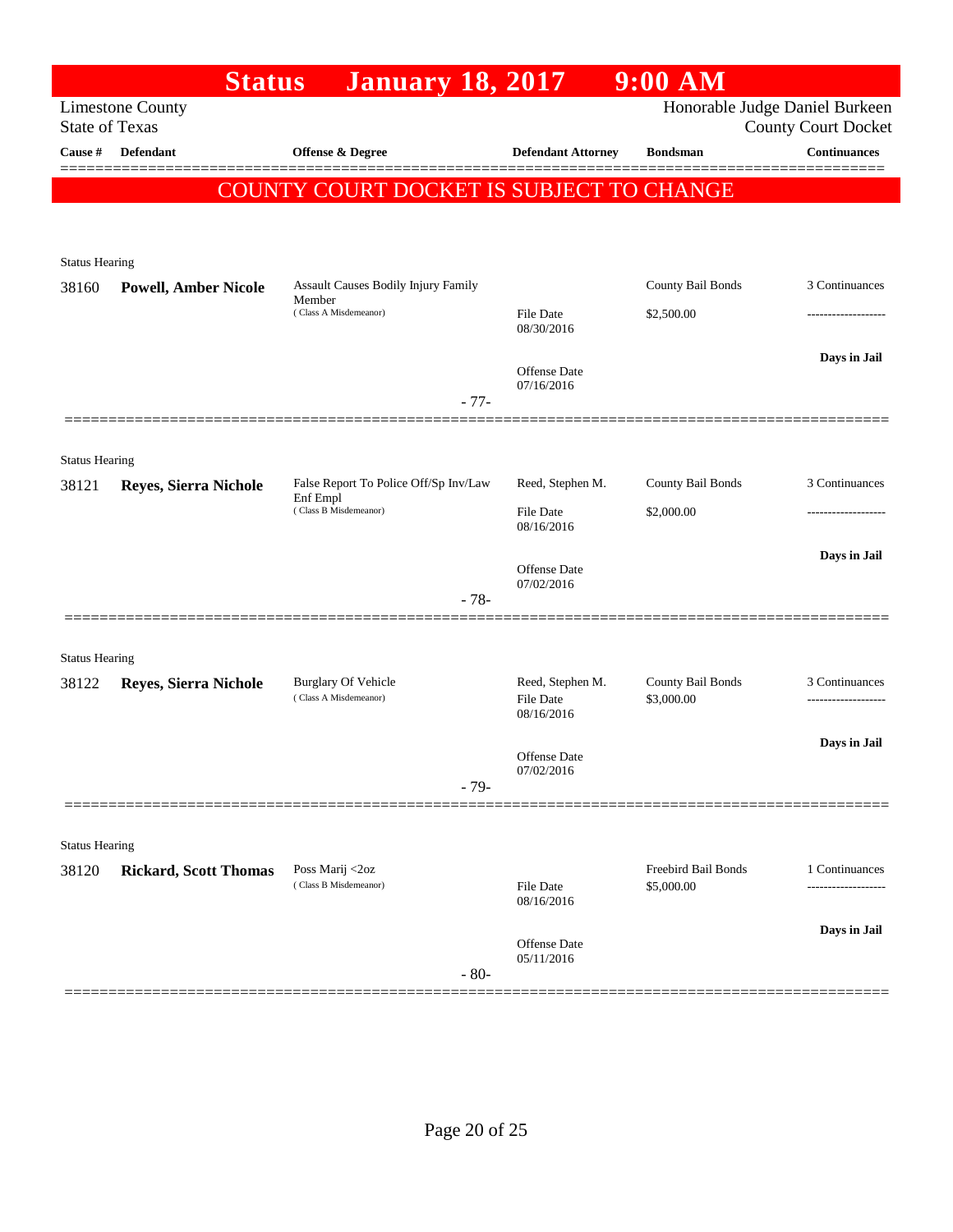|                                  | <b>Status</b>                         | <b>January 18, 2017</b>                           |        |                                   | $9:00$ AM       |                                                   |
|----------------------------------|---------------------------------------|---------------------------------------------------|--------|-----------------------------------|-----------------|---------------------------------------------------|
|                                  | <b>Limestone County</b>               |                                                   |        |                                   |                 | Honorable Judge Daniel Burkeen                    |
| <b>State of Texas</b><br>Cause # | <b>Defendant</b>                      | Offense & Degree                                  |        | <b>Defendant Attorney</b>         | <b>Bondsman</b> | <b>County Court Docket</b><br><b>Continuances</b> |
|                                  |                                       |                                                   |        |                                   |                 |                                                   |
|                                  |                                       | <b>COUNTY COURT DOCKET IS SUBJECT TO CHANGE</b>   |        |                                   |                 |                                                   |
|                                  |                                       |                                                   |        |                                   |                 |                                                   |
| Pre-trial Hearing                |                                       |                                                   |        |                                   |                 |                                                   |
| 37827                            | Riojas-Leija, Cesar                   | Poss Dangerous Drug                               |        | Reed, Benjie                      | Reed, Benjie    | 9 Continuances                                    |
|                                  | <b>Alberto</b>                        |                                                   |        |                                   |                 |                                                   |
|                                  |                                       | (Class A Misdemeanor)                             |        | File Date<br>02/18/2016           | \$2,500.00      |                                                   |
|                                  |                                       |                                                   |        |                                   |                 | Days in Jail                                      |
|                                  |                                       |                                                   |        | <b>Offense</b> Date<br>01/27/2016 |                 |                                                   |
|                                  |                                       |                                                   | $-81-$ |                                   |                 |                                                   |
|                                  |                                       |                                                   |        |                                   |                 |                                                   |
| Pre-trial Hearing                |                                       |                                                   |        |                                   |                 |                                                   |
| 38086                            | Riojas-Leija, Cesar                   | Driving W/Lic Inv W/Prev<br>Conv/Susp/W/O Fin Res |        | Reed, Benjie                      | Reed, Benjie    | 4 Continuances                                    |
|                                  | <b>Alberto</b>                        | (Class B Misdemeanor)                             |        | File Date                         | \$2,000.00      |                                                   |
|                                  |                                       |                                                   |        | 07/22/2016                        |                 |                                                   |
|                                  |                                       |                                                   |        | Offense Date                      |                 | Days in Jail                                      |
|                                  |                                       |                                                   |        | 05/01/2016                        |                 |                                                   |
|                                  |                                       |                                                   | $-82-$ |                                   |                 |                                                   |
|                                  |                                       |                                                   |        |                                   |                 |                                                   |
| Pre-trial Hearing                |                                       |                                                   |        |                                   |                 |                                                   |
| 38147                            | Riojas-Leija, Cesar<br><b>Alberto</b> | Driving W/Lic Inv W/Prev<br>Conv/Susp/W/O Fin Res |        | Reed, Benjie                      | Reed, Benjie    | 2 Continuances                                    |
|                                  |                                       | (Class B Misdemeanor)                             |        | <b>File Date</b><br>08/23/2016    | \$1,000.00      | ----------------                                  |
|                                  |                                       |                                                   |        |                                   |                 |                                                   |
|                                  |                                       |                                                   |        | <b>Offense</b> Date               |                 | Days in Jail                                      |
|                                  |                                       |                                                   | $-83-$ | 07/02/2016                        |                 |                                                   |
|                                  |                                       |                                                   |        |                                   |                 |                                                   |
| <b>Review Hearing</b>            |                                       |                                                   |        |                                   |                 |                                                   |
| 38006                            | Salas, Francisco Javier               | <b>Assault Causes Bodily Injury Family</b>        |        |                                   |                 | 2 Continuances                                    |
|                                  |                                       | Member<br>(Class A Misdemeanor)                   |        | File Date                         |                 |                                                   |
|                                  |                                       |                                                   |        | 05/27/2016                        |                 |                                                   |
|                                  |                                       |                                                   |        | Offense Date                      |                 | Days in Jail                                      |
|                                  |                                       |                                                   |        | 04/02/2016                        |                 |                                                   |
|                                  |                                       |                                                   | $-84-$ |                                   |                 |                                                   |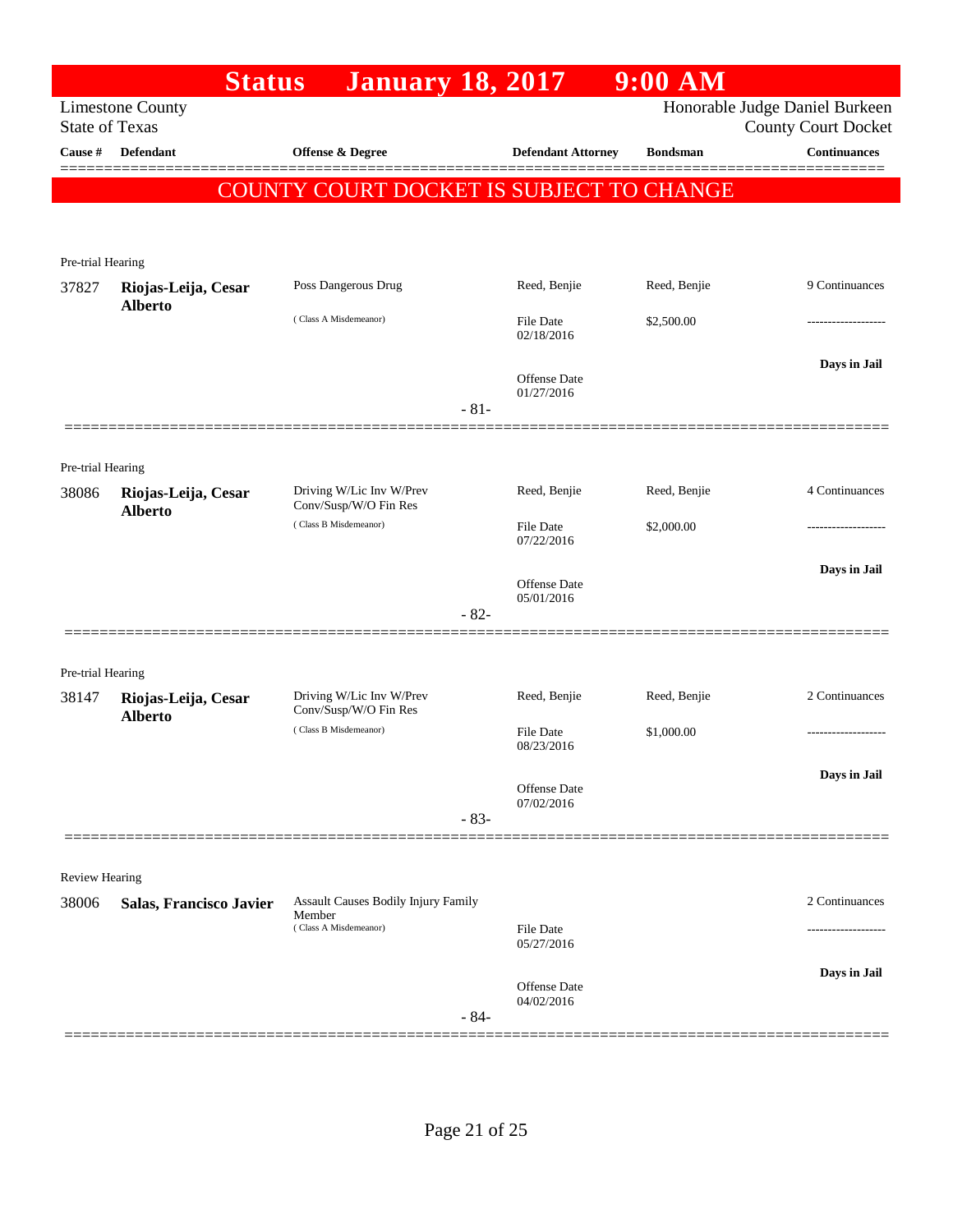|                       | <b>Status</b>                | <b>January 18, 2017</b>                                                    |        |                                   | $9:00$ AM                  |                                                   |
|-----------------------|------------------------------|----------------------------------------------------------------------------|--------|-----------------------------------|----------------------------|---------------------------------------------------|
| <b>State of Texas</b> | <b>Limestone County</b>      |                                                                            |        |                                   |                            | Honorable Judge Daniel Burkeen                    |
| Cause #               | Defendant                    | Offense & Degree                                                           |        | <b>Defendant Attorney</b>         | <b>Bondsman</b>            | <b>County Court Docket</b><br><b>Continuances</b> |
|                       |                              |                                                                            |        |                                   |                            |                                                   |
|                       |                              | COUNTY COURT DOCKET IS SUBJECT TO CHANGE                                   |        |                                   |                            |                                                   |
|                       |                              |                                                                            |        |                                   |                            |                                                   |
| <b>Status Hearing</b> |                              |                                                                            |        |                                   |                            |                                                   |
| 38230                 | <b>Sanders, James Robert</b> | Assault Cause Bodily Inj.                                                  |        | Cannon, Joe                       | <b>Freebird Bail Bonds</b> | 1 Continuances                                    |
|                       |                              | (Class A Misdemeanor)                                                      |        | <b>File Date</b><br>11/04/2016    | \$4,000.00                 |                                                   |
|                       |                              |                                                                            |        |                                   |                            | Days in Jail                                      |
|                       |                              |                                                                            |        | Offense Date<br>09/22/2016        |                            |                                                   |
|                       |                              |                                                                            | $-85-$ |                                   |                            |                                                   |
|                       |                              |                                                                            |        |                                   |                            |                                                   |
| <b>Review Hearing</b> |                              |                                                                            |        |                                   |                            |                                                   |
| 37796                 | <b>Smith, Jesus Casey</b>    | Driving W/Lic Inv W/Prev<br>Conv/Susp/W/O Fin Res<br>(Class B Misdemeanor) |        |                                   |                            | 7 Continuances                                    |
|                       |                              |                                                                            |        | <b>File Date</b><br>01/26/2016    |                            |                                                   |
|                       |                              |                                                                            |        |                                   |                            | Days in Jail                                      |
|                       |                              |                                                                            |        | <b>Offense Date</b><br>12/19/2015 |                            |                                                   |
|                       |                              |                                                                            | $-86-$ |                                   |                            |                                                   |
|                       |                              |                                                                            |        |                                   |                            |                                                   |
| Plea Hearing          |                              |                                                                            |        |                                   |                            |                                                   |
| 38058                 | Smith, Lovo, Jr.             | Poss Marij <2oz<br>(Class B Misdemeanor)                                   |        | Reed, Bobby<br><b>File Date</b>   | Reed, Bobby<br>\$5,000.00  | 4 Continuances<br>-------------------             |
|                       |                              |                                                                            |        | 06/23/2016                        |                            |                                                   |
|                       |                              |                                                                            |        | Offense Date                      |                            | Days in Jail                                      |
|                       |                              |                                                                            | $-87-$ | 05/17/2016                        |                            |                                                   |
|                       |                              |                                                                            |        |                                   |                            |                                                   |
| Plea Hearing          |                              |                                                                            |        |                                   |                            |                                                   |
| 38073                 | Smith, Lovo, Jr.             | Driving While Intoxicated Bac >=0.15                                       |        | Reed, Bobby                       | Reed, Bobby                | 4 Continuances                                    |
|                       |                              | (Class A Misdemeanor)                                                      |        | <b>File Date</b><br>07/01/2016    | \$5,000.00                 | ---------------                                   |
|                       |                              |                                                                            |        |                                   |                            | Days in Jail                                      |
|                       |                              |                                                                            |        | Offense Date<br>05/17/2016        |                            |                                                   |
|                       |                              |                                                                            | $-88-$ |                                   |                            |                                                   |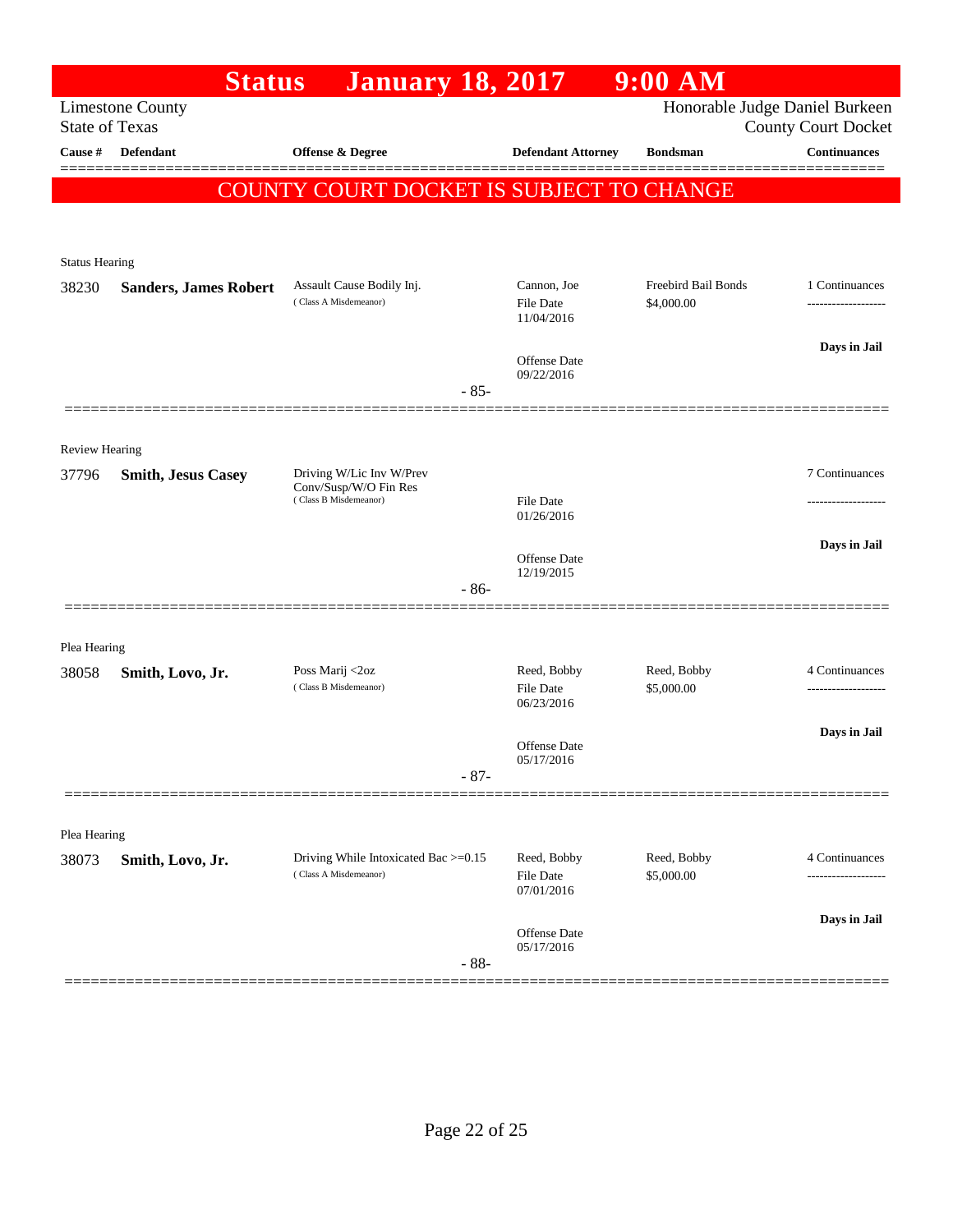|                            | <b>Status</b>                             | <b>January 18, 2017</b>                          |                                   | $9:00$ AM           |                                                              |
|----------------------------|-------------------------------------------|--------------------------------------------------|-----------------------------------|---------------------|--------------------------------------------------------------|
| <b>State of Texas</b>      | <b>Limestone County</b>                   |                                                  |                                   |                     | Honorable Judge Daniel Burkeen<br><b>County Court Docket</b> |
| Cause #                    | <b>Defendant</b>                          | Offense & Degree                                 | <b>Defendant Attorney</b>         | <b>Bondsman</b>     | <b>Continuances</b>                                          |
|                            |                                           | <b>COUNTY COURT DOCKET IS SUBJECT TO CHANGE</b>  |                                   |                     |                                                              |
|                            |                                           |                                                  |                                   |                     |                                                              |
|                            |                                           |                                                  |                                   |                     |                                                              |
| Pre-trial Hearing<br>38178 | <b>Stowe, Mitchell Lee</b>                | Poss Marij <2oz                                  | Cannon, Joe                       | County Bail Bonds   | 3 Continuances                                               |
|                            |                                           | (Class B Misdemeanor)                            | <b>File Date</b><br>09/15/2016    | \$2,000.00          |                                                              |
|                            |                                           |                                                  | Offense Date                      |                     | Days in Jail                                                 |
|                            |                                           | $-89-$                                           | 07/24/2016                        |                     |                                                              |
|                            |                                           |                                                  |                                   |                     |                                                              |
| <b>Status Hearing</b>      |                                           |                                                  |                                   |                     |                                                              |
| 38131                      | <b>Swarthout, Michael</b><br><b>Wayne</b> | Display Fictitious Motor Vehicle<br>Registration |                                   | Personal Bond       | 1 Continuances                                               |
|                            |                                           | (Class B Misdemeanor)                            | <b>File Date</b><br>08/16/2016    | \$1,000.00          |                                                              |
|                            |                                           |                                                  | <b>Offense</b> Date<br>06/28/2016 |                     | Days in Jail                                                 |
|                            |                                           | $-90-$                                           |                                   |                     |                                                              |
| <b>Status Hearing</b>      |                                           |                                                  |                                   |                     |                                                              |
| 38219                      | <b>Swarthout, Michael</b>                 | Bail Jumping And Fail To Appear                  |                                   | Freebird Bail Bonds | 1 Continuances                                               |
|                            | Wayne                                     | (Class A Misdemeanor)                            | <b>File Date</b><br>10/27/2016    | \$4,000.00          | .                                                            |
|                            |                                           |                                                  |                                   |                     | Days in Jail                                                 |
|                            |                                           |                                                  | Offense Date<br>10/06/2016        |                     |                                                              |
|                            |                                           | $-91-$                                           |                                   |                     |                                                              |
|                            |                                           |                                                  |                                   |                     |                                                              |
| Pre-trial Hearing<br>37959 | <b>Taylor, Nathan Scott</b>               | <b>Assault Causes Bodily Injury Family</b>       | Reed, Bobby                       | Reed, Bobby         | 6 Continuances                                               |
|                            |                                           | Member<br>(Class A Misdemeanor)                  | File Date<br>05/17/2016           | \$7,500.00          |                                                              |
|                            |                                           | $-92-$                                           | <b>Offense</b> Date<br>06/14/2014 |                     | Days in Jail                                                 |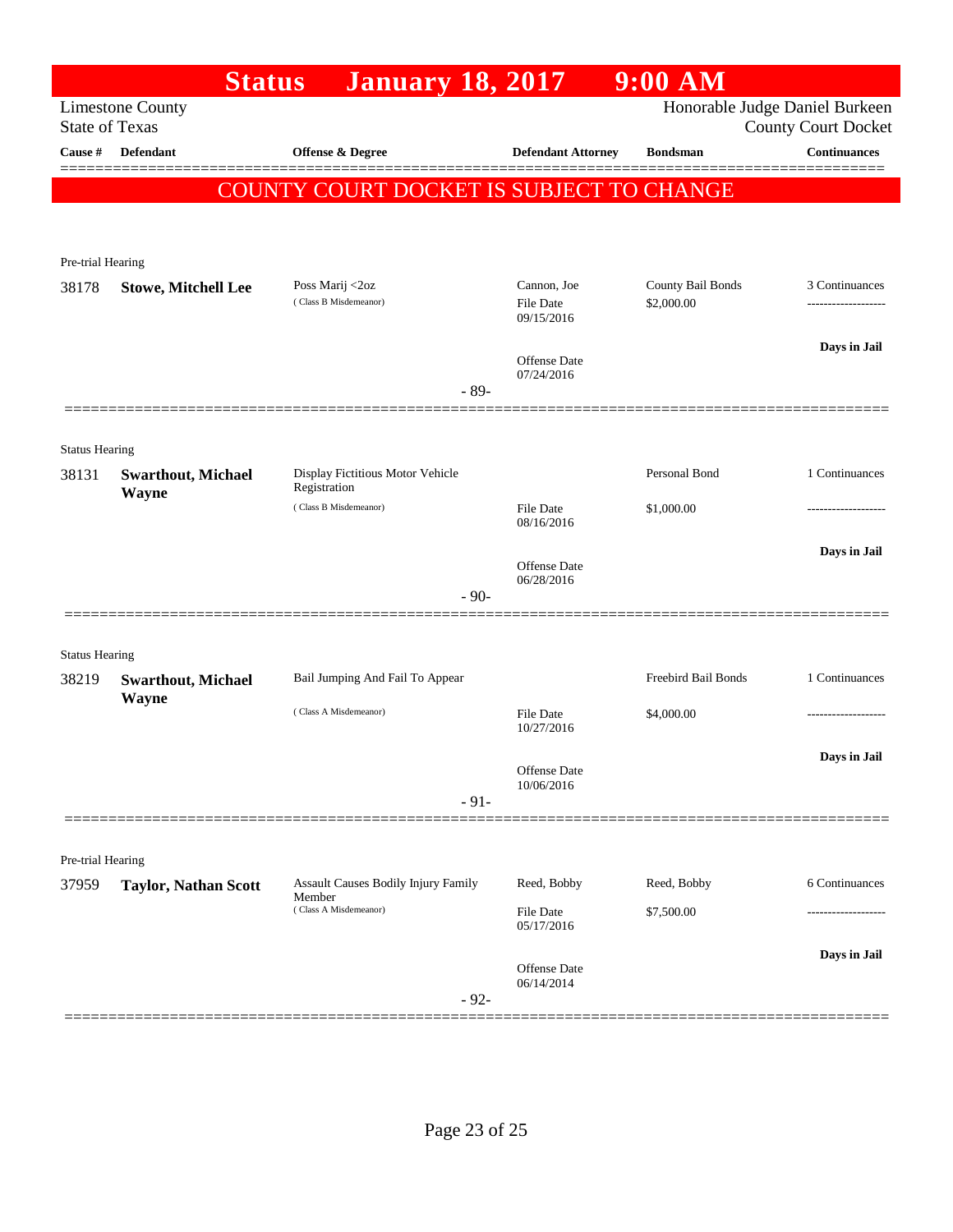|                                  |                           | <b>Status</b><br><b>January 18, 2017</b>     |                                   | $9:00$ AM         |                                                   |
|----------------------------------|---------------------------|----------------------------------------------|-----------------------------------|-------------------|---------------------------------------------------|
|                                  | <b>Limestone County</b>   |                                              |                                   |                   | Honorable Judge Daniel Burkeen                    |
| <b>State of Texas</b><br>Cause # | <b>Defendant</b>          | <b>Offense &amp; Degree</b>                  | <b>Defendant Attorney</b>         | <b>Bondsman</b>   | <b>County Court Docket</b><br><b>Continuances</b> |
|                                  |                           |                                              |                                   |                   |                                                   |
|                                  |                           | COUNTY COURT DOCKET IS SUBJECT TO CHANGE     |                                   |                   |                                                   |
|                                  |                           |                                              |                                   |                   |                                                   |
| <b>Status Hearing</b>            |                           |                                              |                                   |                   |                                                   |
| 38242                            | <b>Thomas, Alvin Ray</b>  | Terroristic Threat Cause Fear Of             |                                   | County Bail Bonds | 1 Continuances                                    |
|                                  |                           | <b>Imminent SBI</b><br>(Class B Misdemeanor) | <b>File Date</b><br>11/15/2016    | \$3,000.00        |                                                   |
|                                  |                           |                                              | <b>Offense</b> Date               |                   | Days in Jail                                      |
|                                  |                           | $-93-$                                       | 09/23/2016                        |                   |                                                   |
|                                  |                           |                                              |                                   |                   |                                                   |
| Plea Hearing                     |                           |                                              |                                   |                   |                                                   |
| 38195                            | Trejo-Reyes,<br>Raymundo  | Driving While Intoxicated Bac >=0.15         | Reed, Benjie                      | Reed, Benjie      | 2 Continuances                                    |
|                                  |                           | (Class A Misdemeanor)                        | <b>File Date</b><br>10/07/2016    | \$2,000.00        |                                                   |
|                                  |                           |                                              | <b>Offense Date</b><br>06/26/2016 |                   | Days in Jail                                      |
|                                  |                           | $-94-$                                       |                                   |                   |                                                   |
| <b>Status Hearing</b>            |                           |                                              |                                   |                   |                                                   |
| 38138                            | Williams, Jayson          | Poss Marij <= 2 Oz Drug Free Zone            | Reed, Justin                      | Reed, Justin      | 3 Continuances                                    |
|                                  | <b>Rashad</b>             | (Class A Misdemeanor)                        | File Date<br>08/18/2016           | \$3,000.00        |                                                   |
|                                  |                           |                                              |                                   |                   | Days in Jail                                      |
|                                  |                           |                                              | Offense Date<br>07/04/2016        |                   |                                                   |
|                                  |                           | $-95-$                                       |                                   |                   |                                                   |
| Plea Hearing                     |                           |                                              |                                   |                   |                                                   |
| 38115                            | <b>Williams</b> , Winters | Driving While Intoxicated Bac >=0.15         | Reed, Benjie                      | County Bail Bonds | 3 Continuances                                    |
|                                  | Dawn                      | (Class A Misdemeanor)                        | File Date                         | \$3,000.00        |                                                   |
|                                  |                           |                                              | 08/16/2016                        |                   |                                                   |
|                                  |                           |                                              | Offense Date                      |                   | Days in Jail                                      |
|                                  |                           | $-96-$                                       | 07/02/2016                        |                   |                                                   |